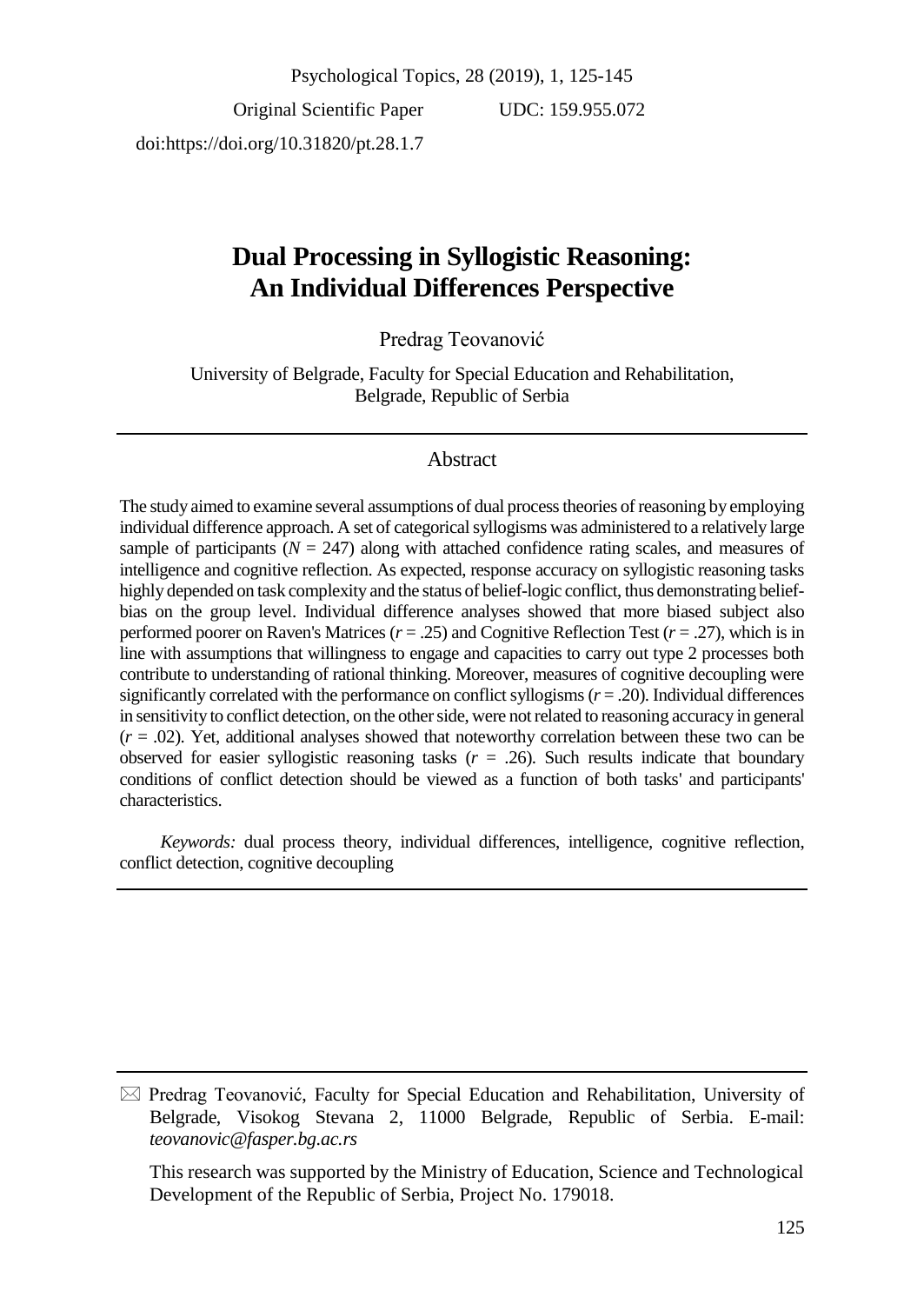### **Introduction**

Categorical syllogisms<sup>1</sup> are characterized as one of the fruit flies (De Neys, 2012), key methods (Evans, 2003), or paradigm cases (Evans, 2008) for demonstrating dual processing in reasoning. In standard paradigm, people are asked to evaluate logical validity of given conclusions, with conclusions' validity (whether they logically follow from premises or not) and believability (whether they are consistent with prior beliefs or not) being systematically manipulated across items. As a consequence, some tasks are *non-conflict* (valid-believable and invalidunbelievable), and some are *conflict* (invalid-believable and valid-unbelievable). The main experimental finding within this paradigm is belief bias – a prevalent tendency to evaluate syllogism based on conclusion's believability rather than on its logical validity (Evans, Barston, & Pollard, 1983).

The central assumption of dual process theories (DPT) is that human reasoning rests on interplay between two distinct types of thinking - type 1 (intuitive) and type 2 (analytical) cognitive processing. Type 1 processes are usually described as fast, effortless, and associative. According to Evans and Stanovich (2013), their defining characteristic is autonomy (type 1 are carried out whenever a triggering stimulus is encountered), along with independence from working memory (WM) capacity. On the other hand, type 2 processes require WM resources and involve cognitive decoupling, which seems to be crucial for mental simulation and hypothetical thinking. This makes type 2 processes relatively slow and resource-demanding.

What makes syllogisms attractive for DPT are differences between conflict and non-conflict tasks. Latter exemplify the situation in which the outcomes of two processes, one supporting belief-based response, and the other leading to logic-based response, are unison. However, in some situations, such as those represented by conflict syllogisms, two processes are supposed to lead to different outcomes, thus creating fertile ground for studying the ongoing competition for control over the response.

### **Traditional Dual-Process View on Syllogistic Reasoning**

Within default-interventionist DPT account (Evans, 2008; Evans & Stanovich, 2013; Stanovich, 2009), two conflicting processes are seen to be of two distinct types. More precisely, type 1 cues a response based on believability of conclusion, the kind

 $\overline{a}$ 

<sup>&</sup>lt;sup>1</sup> Categorical syllogisms are deductive arguments that relate three terms: minor  $(A)$ , middle (B) and major (C). Syllogisms consist of three statements - two premises and a conclusion. Each statement contains standard logical quantifier  $(A - all, E - no, I - some, O - some ...$  are not), and their combination determine mood of syllogism (there are 64 possible combinations, 4 3 ). There are also four possible figures for syllogisms. Assuming that conclusion can have either A-C or C-A form, the premises may reference the terms as AB-BC, AB-CB, BA-BC, or BA-BC. Each mood can appear in each of four figures, making 512 possible syllogisms.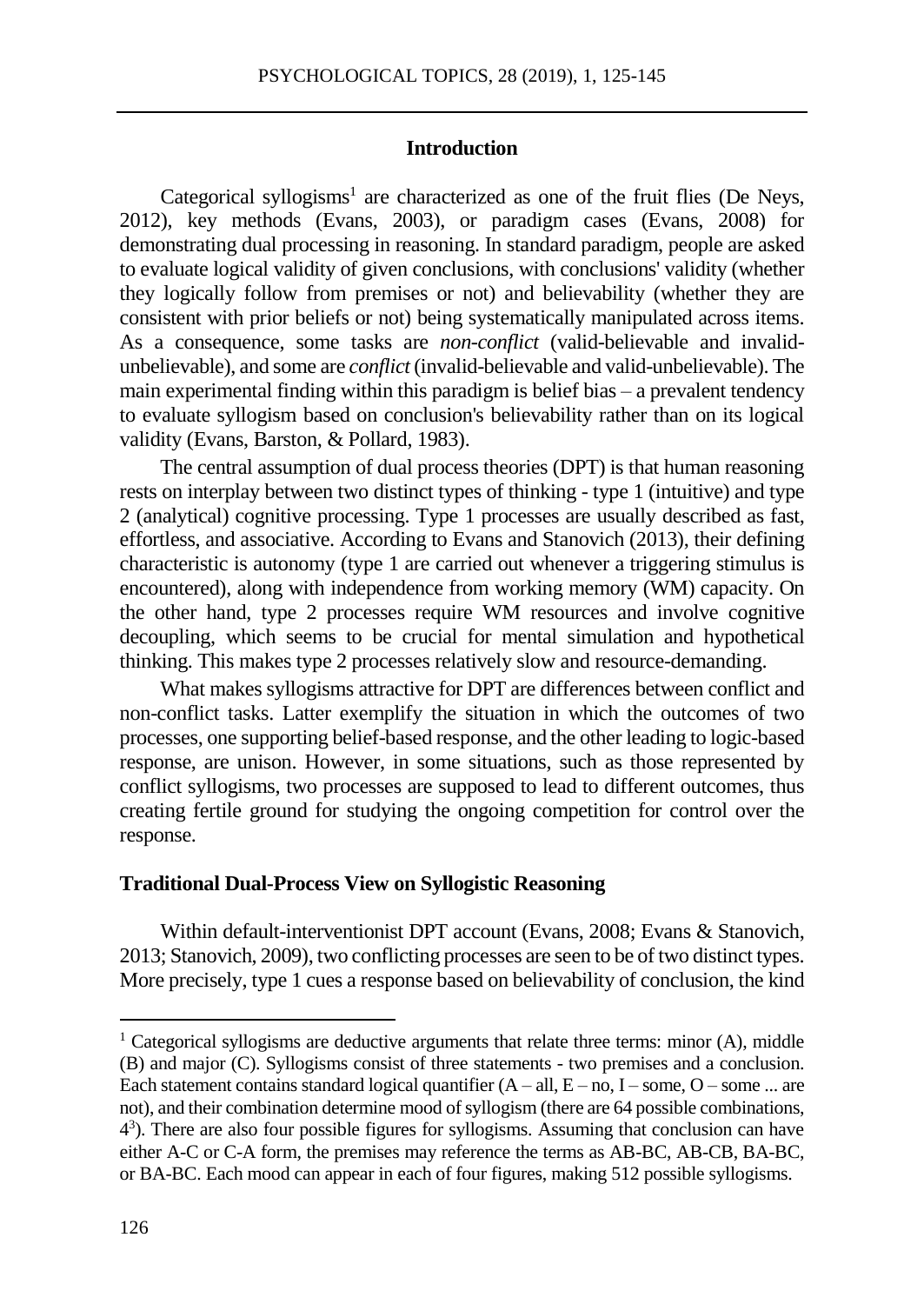of response that leads to incorrect response on conflict tasks. In order to override it, one needs to inhibit belief-based intuition, to initiate more demanding type 2 processing, and to successfully perform it through cognitive decoupling and mental manipulation. Such operations are resource demanding, and DPT predicts that success in their performing will depend mainly on WM capacities.

Indeed, previous studies have shown that individual differences in WM capacities predict response accuracy on the conflict tasks, but not on non-conflict ones (Copeland & Radvansky, 2004; Handley, Capon, Beveridge, Dennis, & Evans, 2004; Quayle & Ball, 2000). To experimentally test this relation, De Neys (2006) introduced a secondary dot-memory task which puts some load on WM. In line with the expectation, burdening cognitive resources did not affect performance on nonconflict tasks, but it did markedly decrease response accuracy on conflict items. Further on, considering the high degree of overlap in individual difference of WM tasks and individual differences in measures of intelligence (e.g. Colom, Rebollo, Palacios, Juan-Espinosa, & Kyllonen, 2004), negative correlation between IQ and reasoning performance was both expected (Evans, 2012; Stanovich, 2009), and previously observed (Newstead, Handley, Harley, Wright, & Farrelly, 2004; Sá, West, & Stanovich, 1999; Stanovich & West, 1998, 2000; Torrens, Thompson, & Cramer, 1999).

Nevertheless, relying solely on cognitive ability measures to explain response accuracy on conflict reasoning tasks neglects an aspect of human rationality which concerns a disposition to initiate type 2 processing, i.e. to detect the need to think harder. This faculty is often referred to as reflectivity (Evans & Stanovich, 2013; Stanovich, 2009). While *cognitive ability* refers to the capacity to sustain decoupled representations for purposes of mental simulation (that is, to successfully carry out type 2 processing), *cognitive reflection* is more concerned with mere willingness to engage type 2 processing (that is, to rethink the problem before providing any response). Previous body of research has detected reliable individual differences in syllogistic reasoning tasks performance once intelligence has been controlled for, and showed that cognitive reflection predicts them, measured by both self-rating scales, such as actively open-minded thinking and need for cognition (Kokis, Macpherson, Toplak, West, & Stanovich, 2002; West, Toplak, & Stanovich, 2008), and performance-based tests, such as Frederick's (2005) cognitive reflection test (Toplak, West, & Stanovich, 2011, 2014).

### **Recent Dual-Process Views on Syllogistic Reasoning**

Recently, the classic assumption regarding to belief-logic conflict as a battle between type 1 and type 2 processes has been called into question (De Neys, Cromheeke, & Osman, 2011; De Neys & Franssens, 2009; De Neys & Glumicic, 2008; De Neys, Moyens, & Vansteenwegen, 2010; De Neys, Rossi, & Houdé, 2013). What is rather the case, according to De Neys' group, is that conflict occurs on the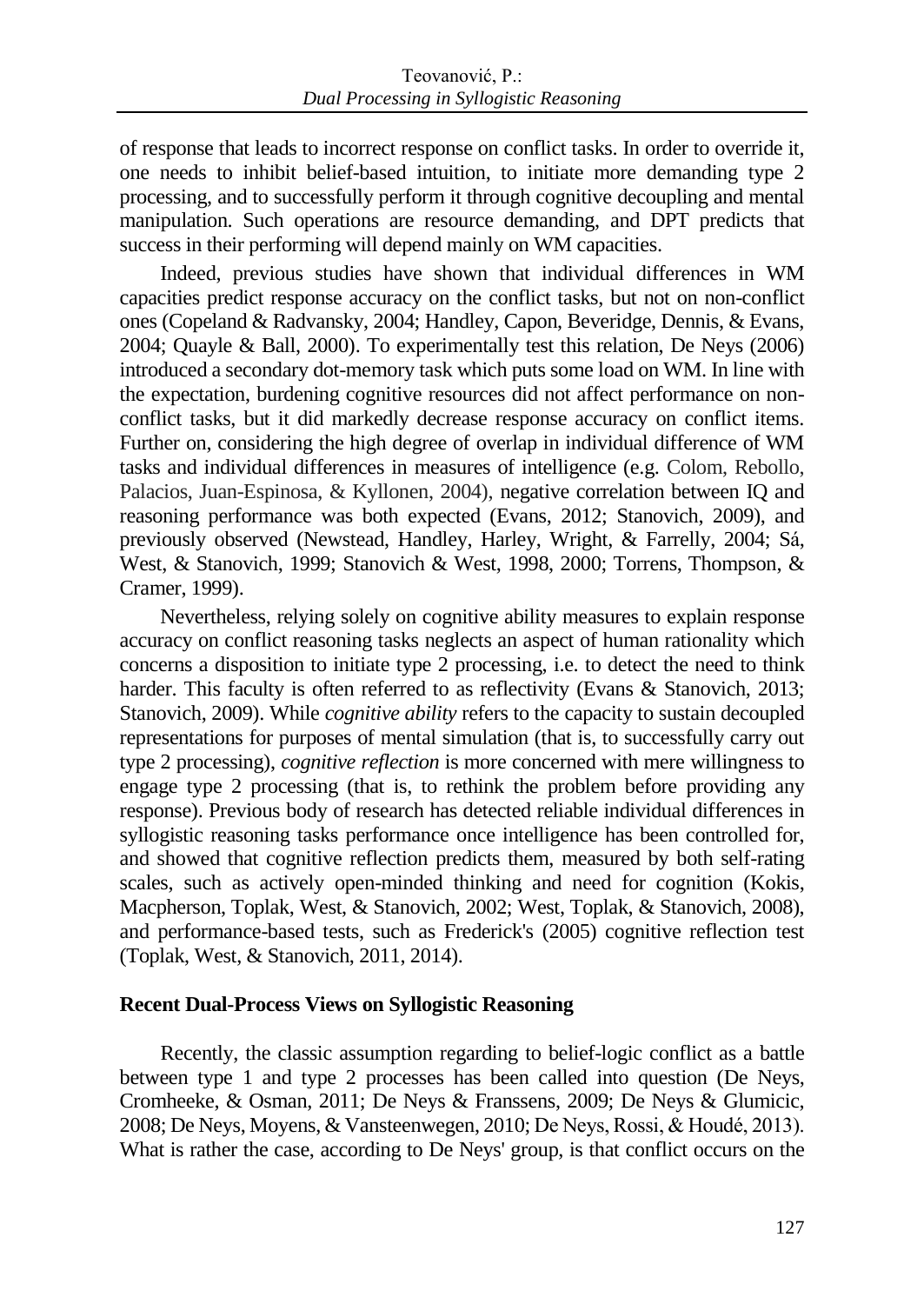intuitive level, between two type 1 processes. One is the traditional, i.e. *heuristic* intuitive response based on believability of conclusion. The other one, termed *logical* intuitive response, is grounded on the basic apprehension of logical principles. Traditionally considered to be an outcome of effortful reasoning, logic-based response is now assumed to be cued implicitly and automatically. Such claim that people are *intuitive logicians* (De Neys, 2012, 2014, 2018; De Neys & Bonnefon, 2013) is certainly bald, yet well-founded. Considerable amount of evidence, based on studies designed to contrast various behavioral and physiological measures (such as response latencies, confidence ratings, skin conductance, eye movements, activation of specific brain regions, etc.) on incorrectly solved conflict tasks in comparison to correctly solved non-conflict tasks, strongly indicate that people are generally sensitive to conflict between competing intuitive responses, even when they fail to provide correct solution. Consistent results observed on different reasoning tasks (including bat-and-ball problem and tasks typically employed to demonstrate base-rate neglect, conjunction fallacy, and ratio bias) and reported by independent research groups (for literature review, see De Neys, 2014) suggest that people show metacognitive awareness of a failure to conform to logic when responding incorrectly to conflict items.

Sensitivity to conflict between two intuitive responses in the presented study was examined by using confidence rating measures. In line with previous research within the area that employed the same measures (Brisson, Schaeken, Markovits, & De Neys, 2018; De Neys et al., 2011, 2013), it was expected that confidence ratings will be lower for incorrectly solved conflict syllogisms relative to correctly solved non-conflict syllogisms. This expectation and corresponding findings can be also viewed from the perspective of wider meta-reasoning framework as an evidence that people are able to identify if they have made a mistake on reasoning tasks which contain conflict between correct and misleading response (see e.g. Ackerman & Thompson, 2017).

Although primarily observed on a group level, results on logical intuition have recently been explored within the paradigm of individual differences. This line of research is still in its early phase, and at least two questions need to be distinguished here. The initial one was whether there are any individual differences in sensitivity to conflict detection? Empirical evidence unequivocally lead to the positive answer (for the first wave of empirical demonstrations, see Mevel et al., 2015, and Pennycook, Fugelsang, & Koehler, 2015). The second question is whether those who detect conflict also show a higher probability of responding correctly to conflict items, that is, is there a positive correlation between conflict detection and reasoning performance. Findings regarding this question are rather mixed, with some studies showing correlation (e.g. Frey, Johnson, & De Neys, 2018, Study 1 and Study 3b; Mevel et al., 2015; Pennycook et al., 2015; Swan, Calvillo, & Revlin, 2018, Study 1; see also Mata, Schubert, & Ferreira, 2014 and Mata, Ferreira, Voss, & Kollei, 2017 for evidences on relation between conflict detection and response accuracy by using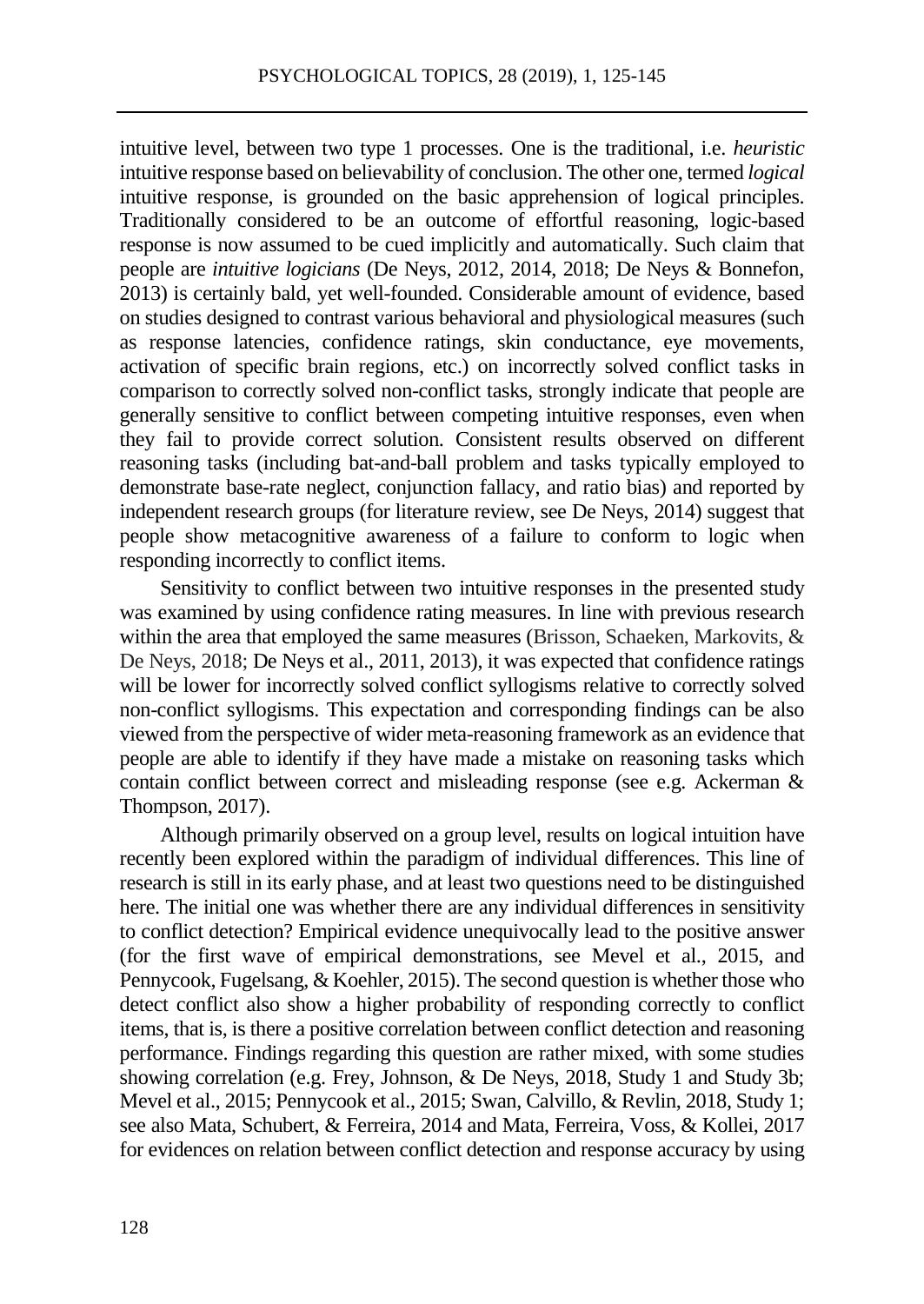somewhat different paradigm), and the others that failed to reveal such relation (e.g. Frey et al., 2018, Study 3b; Swan et al., 2018, Study 2).

Pennycook's group was among the firsts ones which provided evidence on conflict detection failures (Pennycook, Fugelsang, & Koehler, 2012) and also who considered conflict detection as one of the sources of type 2 processing (Pennycook et al., 2015). In addition to conflict detection, these authors proposed another measure which can be derived from indirect measures (such as response times and confidence ratings), and it concerns cognitive decoupling. Specifically, they expressed this measure as the additional time needed to provide a correct response to conflict items as compared to the time spent on non-conflict items. Although it seems plausible to suppose how prolonged response time on conflict items for the aim of reaching correct response might reflect additional effort that participant puts in order to override the intuitive response, it remains unclear why the response time on nonconflict items should be used as a baseline. Also, scores derived in such a way correlated *negatively* with reasoning performance (Pennycook et al., 2015) or showed no significant correlation (Swan et al., 2018).

In the present study, the measures of cognitive decoupling were expressed as differences in confidence ratings for correctly solved conflict items and incorrectly solved conflict items. Such scores are supposed to reflect the additional effort needed to inhibit heuristic intuitive response after detecting a conflict between two responses. Accordingly, higher difference scores should reflect greater cognitive decoupling and they should be *positively* related to response accuracy.

### **Research Aims and Hypotheses**

Study was designed with aim to explore whether response accuracy on conflict syllogistic reasoning tasks could be predicted by measures hypothesized in the assumptions of default-interventionist account (Evans, 2007; Evans & Stanovich, 2013; Stanovich, 2009) and more recent models which assume intuitive quality of belief-logic conflict (De Neys, 2012, 2014, 2018; Pennycook et al., 2015).

Following the De Neys' (2006) seminal experimental research, but also some correlational studies (Copeland & Radvansky, 2004; Handley et al., 2004; Newstead et al., 2004; Quayle & Ball, 2000; Sá et al., 1999; Stanovich & West, 1998, 2000; Torrens et al., 1999), it was hypothesized that measures of cognitive abilities, such as Raven's matrices or vocabulary test, should be related to the performance on conflict tasks, but not to the performance on non-conflict tasks. Further on, it was expected that cognitive reflection, typically seen as measures of propensity to engage type 2 processing, can contribute to our understanding of individual differences in reasoning on conflict tasks, over and above intelligence (Toplak et al., 2011, 2014).

Also, considering mixed results of recent studies (Frey & De Neys, 2017; Frey et al., 2018; Pennycook et al., 2015), present research was aimed to examine if there is a correlation between conflict sensitivity, measured through confidence ratings,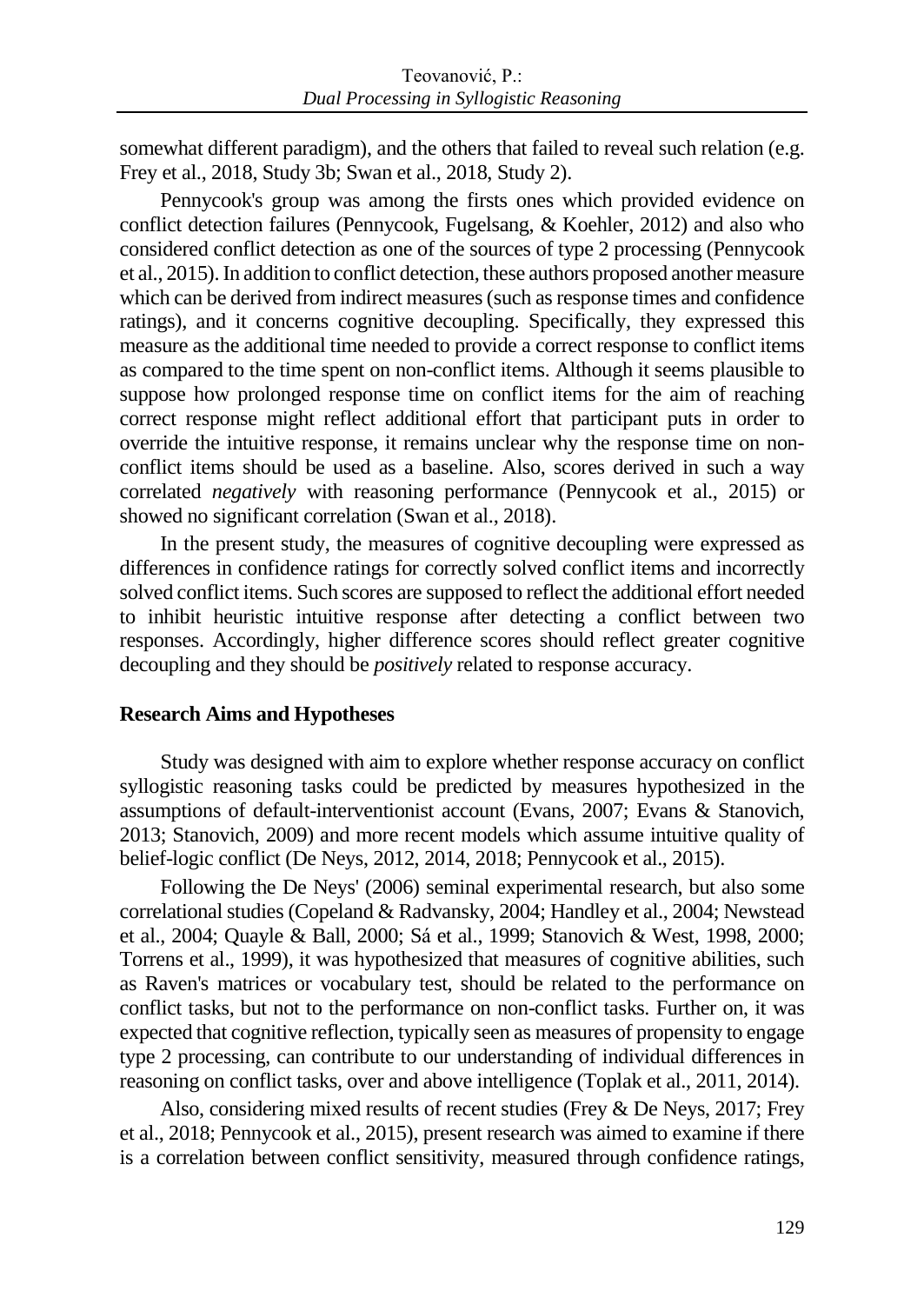and response accuracy. Finally, it was expected that measures of cognitive decoupling, also derived from corresponding confidence ratings, will correlate positively with performance on conflict items, despite the fact that Pennycook and colleagues (2015) reported negative correlation, although for a somewhat different measure of decoupling.

### **Method**

### **Participants**

The study was part of a wider research on cognitive biases (see Teovanović, 2013; Teovanović, Knežević, & Stankov, 2015). It involved 247 undergraduate students (22 males) from the University of Belgrade who participated in research and earned partial course credit in return. Their mean age was  $19.82$  (*SD* = 1.29). Participants signed informed consent before taking part in the study.

### **Reasoning Tasks**

Four types of reasoning task used in the present study are categorical versions of modus ponens (MP), modus tollens (MT), denial the antecedent (DA), and affirmation of the consequent (AC) from the propositional logic. Their formal structure is presented in the first three columns of Table 1.

For each task type, four items were derived, with some of them being based on examples from previous research (De Neys & Franssens, 2009; Kokis et al., 2002; Sá, West, & Stanovich, 1999). Two of these were *conflict items*, in which empirical status of conclusion was inconsistent with logical validity of the argument. Other two were *non-conflict items*, in which believability was congruent with the validity. This resulted in a total of 16 syllogistic reasoning items, which were presented to participants in a predetermined randomized order. Two practice items were administered first to ensure participants fully understood the task.

Participants were asked to evaluate syllogisms, i.e. to indicate whether the conclusion follows logically from the two premises. Instruction emphasized that all premises should be assumed to be true. No time limit for providing answers was imposed.

Nearly fair level of internal consistency was observed across 16 items ( $\alpha$  = .69). However, reliability of individual differences in accuracy on conflict ( $\alpha = .61$ ) and congruent ( $\alpha$  = .56) items was somewhat lower.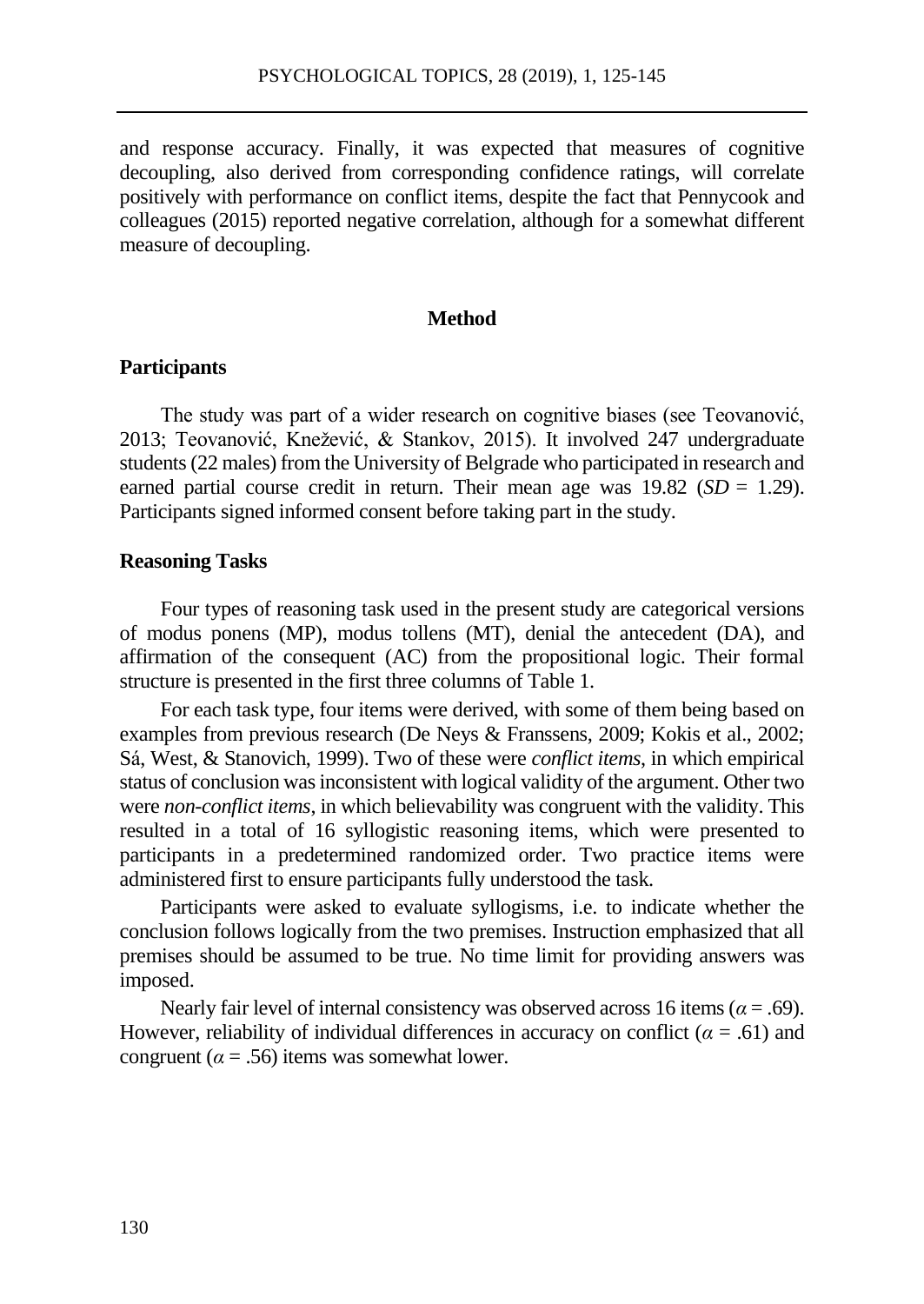# **Confidence Ratings**

After each submitted response, participants were asked to rate how confident they were that their response was correct. Confidence ratings were indicated on the percentage scale ranging from 50 ("*just guessing*") to 100 ("*absolutely certain*") in steps of 10. Depending on task conflict status and response accuracy, confidence rating scores were used to calculate measures of sensitivity to conflict detection, and the amount of cognitive decoupling.

*Conflict Detection.* As previously noted, logical intuition account emerged in the results evidencing that participants exhibit lower confidence for heuristic intuitive answers on conflict items as compared to non-conflict items (De Neys, 2012, 2014). To ensure that higher scores indicate more pronounced conflict detection, conflict incorrect confidence ratings were subtracted from non-conflict correct ones.

Bearing in mind considerable noisiness of individual measures of conflict detection (see e.g. De Neys, 2018; Frey & De Neys, 2017; Frey et al., 2018; Pennycook et al., 2015), absolute difference scores for each participant were divided by observed variability of his/her confidence ratings across all items, irrespective of task conflict and response accuracy. In such way, they were transformed into a measure which holds a resemblance to Cohen's *d*, and the weight was put on differences between corresponding confidence ratings for participants who generally showed less variability in confidence ratings. As an additional consequence, participants who showed no variability in their confidence ratings at all  $(n = 16)$  were automatically excluded from further analysis, since their differences scores could not be divided by zero.

*Cognitive Decoupling*. Cognitive decoupling scores were also calculated in such a way to ensure that higher scores indicate a larger amount of cognitive decoupling (conflict correct – conflict incorrect). To account for individual differences in confidence scores, raw (absolute) differences were divided by intraindividual SD of confidence ratings.

# **Other Measures**

*Raven's Matrices* (Raven, Court, & Raven, 1979) consist of 18 items. Participants' task was to identify the missing symbol which completes the 3x3 matrix in the most logical manner by choosing from among five options. The time limit was restricted to six minutes. A fair level of internal consistency was observed ( $\alpha$  = .79).

*Vocabulary Test* (Knežević & Opačić, 2011) has 56 items. Subjects were asked to characterize the different words by choosing from among six options. No time limit for the completion of this test was imposed. On average, the participants completed this test in 13.11 minutes  $(SD = 2.09)$ . Cronbach's alpha was .73.

*Cognitive Reflection Test* (CRT; Frederick, 2005) consists of only three questions, with each of them triggering most of the participants to give an immediate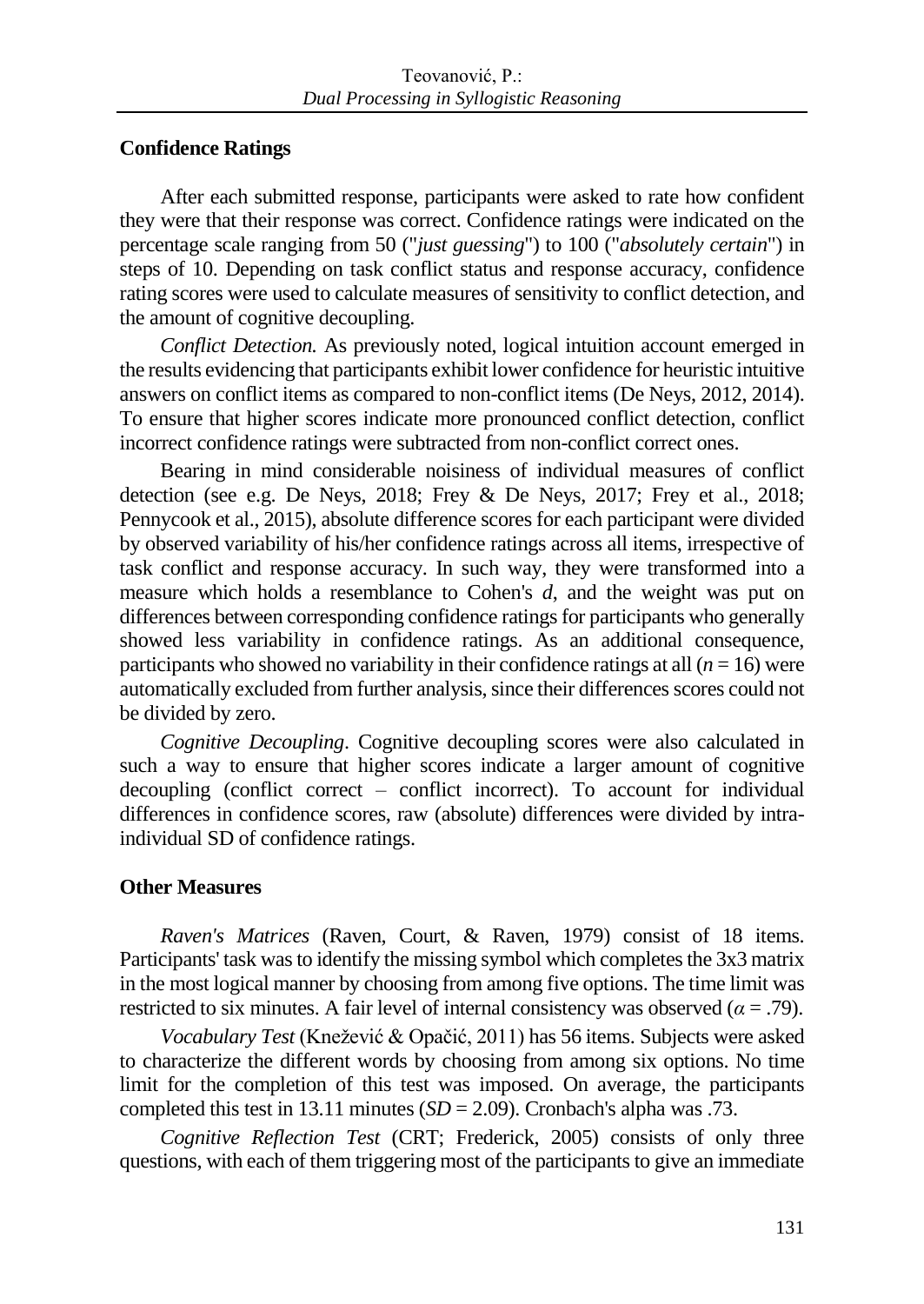and incorrect answer. Due to the small number of items, a low level of internal consistency was registered  $(α = .40)$ 

# **Procedure**

Measures were administered in two sessions, one week apart. Personal identification numbers were used for matching participants' data. In the first session, participants completed categorical syllogisms in paper and pencil format. In the second session, a battery of cognitive ability tests was computer-administered.

### **Results**

Four participants showed no variability in neither answering (accepted conclusions on each item) nor in providing confidence ratings (always expressed 100% certainty level) on syllogistic reasoning tasks. Their data were discarded from further analyses making the final sample consist of 243 participants.

# **Reasoning Accuracy**

Performance on syllogistic reasoning tasks was analyzed first. Results, presented in detail in Table 1, indicate that non-conflict MP was the easiest task (*M*  $= 98.6\%$ , CI95 [97.1 - 99.3]), while conflict AC had the lowest rate of correct responses (e.g. only 10.3% of participants concluded that *Catfish is a fish* do not follow logically from *All fish have grills* and *Catfish has grill*).

Table 1

*Mean Response Accuracy and Confidence Ratings (with 95%CI) on Syllogistic Reasoning Items*

| <b>Structure of task</b>       |           |                      |              |             | <b>Content</b>                                                      | <b>Accuracy</b>                                                  | Confidence                 |
|--------------------------------|-----------|----------------------|--------------|-------------|---------------------------------------------------------------------|------------------------------------------------------------------|----------------------------|
|                                |           | Modus ponens (valid) | Believable   | Non-conflic | All humans are mortal.<br>I am a human.<br>I am mortal.             | 99.2<br>$[97.1 - 99.8]$                                          | 97.86<br>$[96.97 - 98.75]$ |
| Figure 1 (B-C; $A-B$ ; $A-C$ ) | mood<br>⋖ |                      |              |             | All birds have feathers.<br>Robin is a bird.<br>Robin has feathers. | 98.0<br>$[95.4 - 99.1]$                                          | 93.79<br>$[92.25 - 95.33]$ |
|                                |           |                      | Jnbelievable | Conflict    | All mammals walk.<br>Whales are mammals.<br>Whales walk.            | 41.7<br>$[35.7 - 47.9]$                                          | 88.31<br>$[86.22 - 90.40]$ |
|                                |           |                      |              |             |                                                                     | All dogs are tame.<br>Pit bulls are dogs.<br>Pit bulls are tame. | 73.3<br>$[67.4 - 78.4]$    |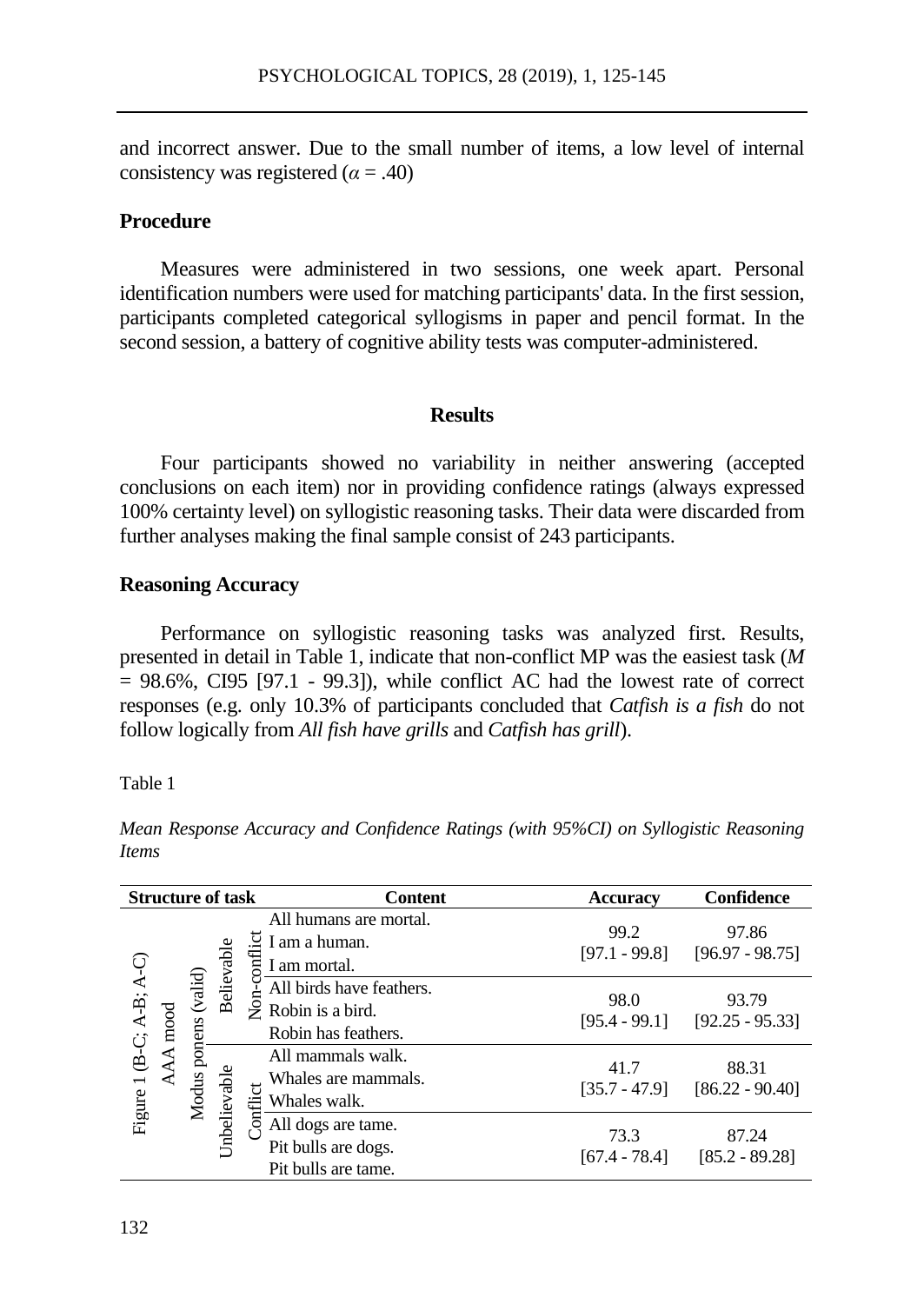| <b>Structure of task</b>       |          |                                    |              |                            | <b>Content</b>                                                                                                                                                                                    | Accuracy        | Confidence                 |  |
|--------------------------------|----------|------------------------------------|--------------|----------------------------|---------------------------------------------------------------------------------------------------------------------------------------------------------------------------------------------------|-----------------|----------------------------|--|
|                                |          |                                    |              |                            | Everything wooden is fuel.                                                                                                                                                                        | 71.7            | 84.69<br>$[82.49 - 86.89]$ |  |
| Figure 1 (B-C; $A-B$ ; $A-C$ ) |          |                                    | Unbelievable |                            |                                                                                                                                                                                                   | $[65.7 - 76.9]$ |                            |  |
|                                | AEE mood |                                    |              |                            | $\frac{15}{5}$ Gas is not wooden.<br>$\frac{15}{5}$ Gas is not fuel.<br>$\frac{1}{2}$ Every vegetable is edible.<br>$\frac{1}{2}$ Banana is not a vegetable.                                      |                 |                            |  |
|                                |          | Denying the antecedent (invalid)   |              |                            |                                                                                                                                                                                                   | 74.9            | 87.48                      |  |
|                                |          |                                    |              |                            |                                                                                                                                                                                                   | $[69.1 - 79.9]$ | $[85.43 - 89.53]$          |  |
|                                |          |                                    |              |                            | Banana is not edible.                                                                                                                                                                             |                 |                            |  |
|                                |          |                                    | Believable   | Conflict                   | All the African countries are poor.                                                                                                                                                               | 36.0            | 87.90                      |  |
|                                |          |                                    |              |                            | Switzerland is not an African country.                                                                                                                                                            | $[30.3 - 42.2]$ | $[86.00 - 89.80]$          |  |
|                                |          |                                    |              |                            | Switzerland is not poor country.                                                                                                                                                                  |                 |                            |  |
|                                |          |                                    |              |                            | All seas are salty.                                                                                                                                                                               | 19.0            | 89.92                      |  |
|                                |          |                                    |              |                            | Danube is not a sea.                                                                                                                                                                              | $[14.6 - 24.4]$ | $[87.94 - 91.90]$          |  |
|                                |          |                                    |              |                            | Danube is not salty.                                                                                                                                                                              |                 |                            |  |
|                                |          | Affirming the consequent (invalid) |              |                            | All trolleybuses use power.                                                                                                                                                                       | 83.4            | 92.15                      |  |
|                                | AAA mood |                                    | Unbelievable |                            |                                                                                                                                                                                                   | $[78.3 - 87.5]$ | $[90.37 - 93.93]$          |  |
|                                |          |                                    |              |                            | Example 1<br>$\frac{1}{5}$ Boilers are trolleybuses.<br>$\frac{1}{5}$ All dogs go to heaven.<br>$\frac{1}{2}$ Believers go to heaven.<br>Boilers are trolleybuses.                                |                 |                            |  |
|                                |          |                                    |              |                            |                                                                                                                                                                                                   | 75.4            | 86.13                      |  |
|                                |          |                                    |              |                            | Believers are dogs.                                                                                                                                                                               | $[68.7 - 79.5]$ | $[84.03 - 88.23]$          |  |
|                                |          |                                    | Believable   |                            | All living beings need water.                                                                                                                                                                     |                 |                            |  |
|                                |          |                                    |              |                            | Roses need water.                                                                                                                                                                                 | 22.7            | 90.08                      |  |
|                                |          |                                    |              |                            | Roses are living beings.                                                                                                                                                                          | $[17.9 - 28.3]$ | $[88.31 - 91.85]$          |  |
| Figure 2 (C-B; A-B; A-C)       |          |                                    |              |                            | $\frac{15}{6}$ Roses need water.<br>Roses are living be<br>All fish have gills.                                                                                                                   |                 |                            |  |
|                                |          |                                    |              |                            | Catfish has gills.                                                                                                                                                                                | 10.9            | 91.85                      |  |
|                                |          |                                    |              |                            | Catfish is fish.                                                                                                                                                                                  | $[7.6 - 15.4]$  | $[90.18 - 93.52]$          |  |
|                                |          |                                    |              | Believable<br>Unbelievable | All fruits are edible.                                                                                                                                                                            |                 |                            |  |
|                                |          |                                    |              |                            |                                                                                                                                                                                                   | 83.8            | 90.99<br>$[89.27 - 92.71]$ |  |
|                                |          |                                    |              |                            |                                                                                                                                                                                                   | $[78.7 - 87.9]$ |                            |  |
|                                |          |                                    |              |                            | Exercise are not edible.<br>$\frac{1}{5}$ Cigarettes are not fruits.<br>$\frac{1}{2}$ Medit. countries have a co<br>$\frac{1}{2}$ Hungary has no coastline.<br>Medit. countries have a coastline. |                 |                            |  |
|                                |          |                                    |              |                            |                                                                                                                                                                                                   | 82.2            | 86.94                      |  |
|                                | AEE mood |                                    |              |                            | Hungary is not a Medit. country.                                                                                                                                                                  | $[76.9 - 86.5]$ | $[84.78 - 89.10]$          |  |
|                                |          |                                    |              |                            | All birds can fly.                                                                                                                                                                                | 47.4            | 85.72                      |  |
|                                |          | Modus tollens (valid)              |              |                            | Ostrich cannot fly.                                                                                                                                                                               | $[41.2 - 53.6]$ | $[83.55 - 87.89]$          |  |
|                                |          |                                    |              |                            |                                                                                                                                                                                                   |                 |                            |  |
|                                |          |                                    |              |                            | Ustrich cannot fly.<br>$\frac{1}{5}$ Ostrich is not a bird.<br>$\frac{1}{5}$ All capital cities have subway.                                                                                      | 41.3            | 87.28                      |  |
|                                |          |                                    |              |                            | Belgrade has no subway.                                                                                                                                                                           | $[35.3 - 47.5]$ | $[85.16 - 89.40]$          |  |
|                                |          |                                    |              |                            | Belgrade is not a capital city.                                                                                                                                                                   |                 |                            |  |

Teovanović, P.: *Dual Processing in Syllogistic Reasoning*

*Note.* 95% confidence intervals for mean accuracy scores are calculated using Wilson formula.

Two-way ANOVA for repeated measures was run to examine the effects of task type and believability-validity conflict. Results, descriptively presented in Figure 1, indicate that both task type  $(F_{3,726} = 72.95, p < .001, \eta^2 = .23)$  and task conflict status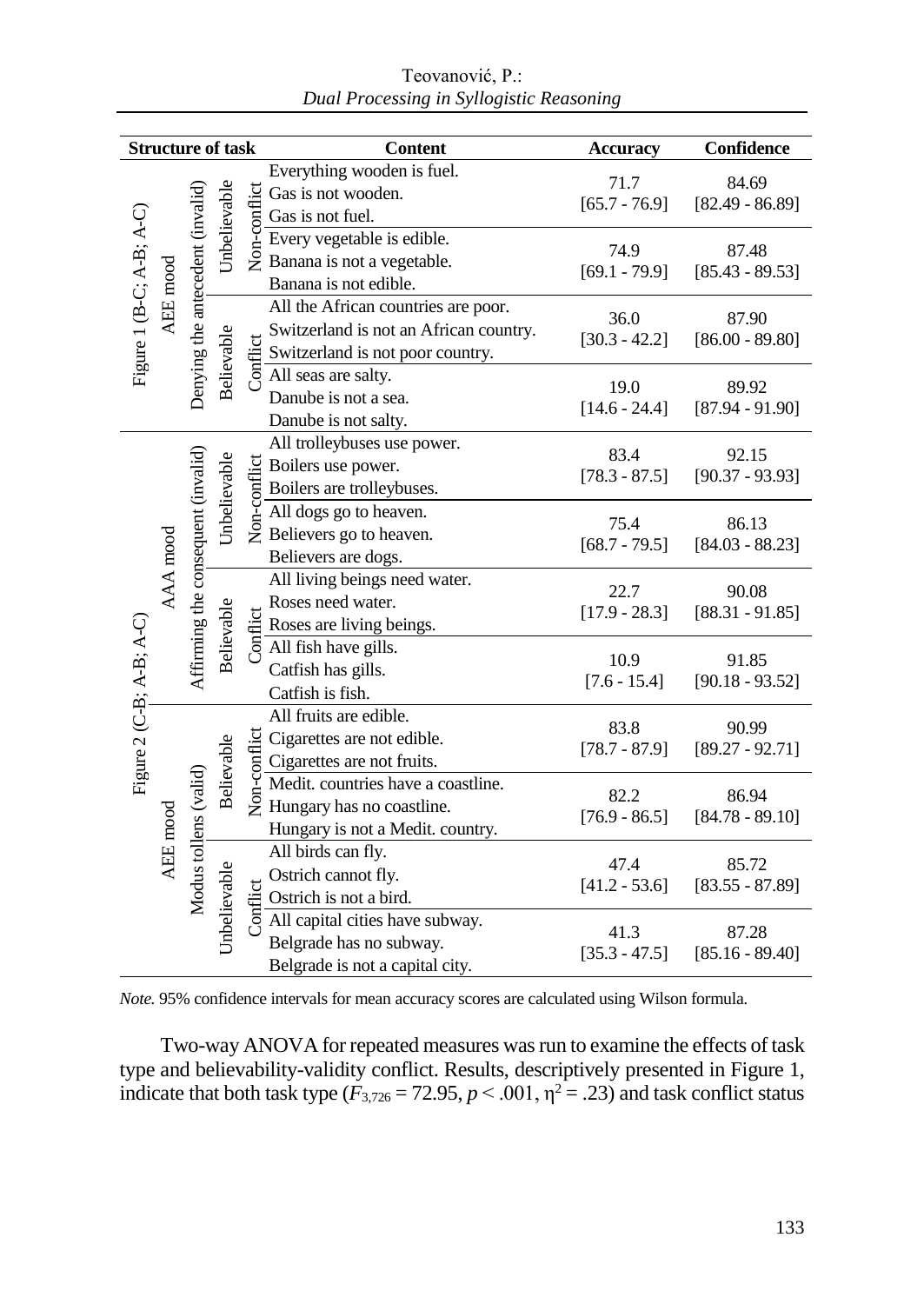$(F_{1,242} = 525.46, p < .001, \eta^2 = .69)$  significantly determined response accuracy<sup>2</sup>. As expected, performance dropped rapidly when conflict between believability and validity of conclusion was introduced, confirming reliable findings on belief bias (Evans et al., 1983). Additionally, valid arguments (MP and MT) were generally easier to evaluate in comparison to invalid ones (AC and DA), which is in line with previously reported results (Brisson et al., 2018).



*Figure 1.* Performance on syllogisms as a function of task type and task conflict.

# **Response Confidence**

As results presented in the last two columns of Table 1 show, mean confidence ratings across items were consistently higher than response accuracy, except for the easiest tasks (non-conflict MP). Nevertheless, confidence ratings were analyzed in relation to the task conflict status and response accuracy. For each participant who had at least one appropriate data in corresponding cell (that is, who did not give all belief-based or all logic-based answers), individual confidence rating scores were computed for four conditions that result from crossing the conflict status (conflict vs. non-conflict) and response accuracy (correct vs. incorrect). These measures were further used as a basis for calculating conflict detection and cognitive decoupling measures. Descriptive statistics are presented in the last three rows of Table 2.

 $\overline{a}$ 

<sup>&</sup>lt;sup>2</sup> Two repeated factors were in low-intensity interaction ( $F_{3,726}= 24.25$ ,  $p < .001$ ,  $p^2 = .09$ ). Effect of conflict for MP and DA tasks ( $\eta^2$  = .51 and  $\eta^2$  = .53, respectively) was to a certain degree weaker in comparison to the same effect for AC task ( $\eta^2 = .71$ ), but it was stronger than conflict effect for MT task ( $\eta^2$  = .39). Such results shed some light on classical finding that belief bias is more pronounced on invalid syllogisms (Evans et al., 1983).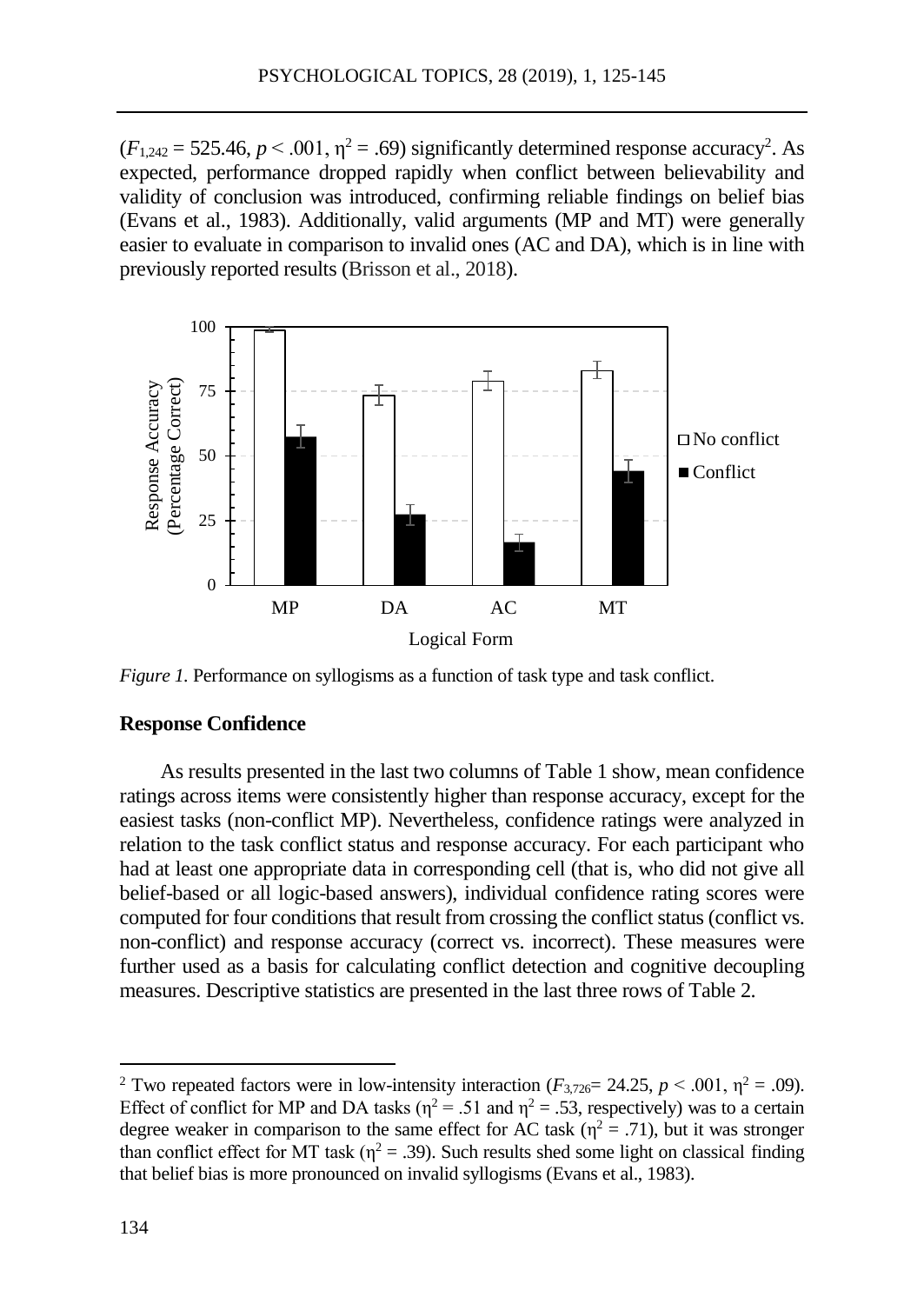Table 2

*Correlations among Confidence Rating (CR) Measures as a Function of Task Conflict and Response Accuracy, Measures of Cognitive Detection and Cognitive Decoupling (Raw Differences), and Response Accuracy (Percentage Correct), Including Means and Standard Deviations*

| Confidence rating            |       | 2        | 3        |          | 5         | 6         |        | 8         |
|------------------------------|-------|----------|----------|----------|-----------|-----------|--------|-----------|
| 1. Conflict correct CR       |       | $.54***$ | $.56***$ | $.60***$ | $-.06$    | $.71***$  | .05    | $.13*$    |
| 2. Conflict incorrect CR     |       |          | $.71***$ | $.42***$ | $-.52***$ | $-.21***$ | .09    | .02       |
| 3. Non-conflict correct CR   |       |          |          | $.47***$ | $.23***$  | .06       | .08    | .04       |
| 4. Non-conflict incorrect CR |       |          |          |          | .01       | $.35***$  | $-.08$ | .12       |
| 5. Conflict Detection (3-2)  |       |          |          |          |           | $.36***$  | $-.02$ | .00       |
| 6. Cognitive Decouple (1-2)  |       |          |          |          |           |           | $-.01$ | .11       |
| 7. Non-conflict accuracy     |       |          |          |          |           |           |        | $-.26$ ** |
| 8. Conflict accuracy         |       |          |          |          |           |           |        |           |
| N                            | 222   | 240      | 243      | 156      | 240       | 219       | 243    | 243       |
| M                            | 85.16 | 89.98    | 91.51    | 80.68    | 1.47      | $-4.79$   | 83.45  | 36.54     |
| SD                           | 13.92 | 9.96     | 8.74     | 15.82    | 7.19      | 12.06     | 17.75  | 23.20     |

 $p < .05$ ;  $p < .01$ ;  $p < .001$ .

# **Conflict Detection**

*Group measures.* As it was expected, average participant showed lower confidence on incorrectly solved conflict items (*M* = 89.98, *SD* = 9.96) in comparison to correctly solved non-conflict items  $(M = 91.51, SD = 8.74)$ , as predicted by conflict detection account (De Neys, 2012, 2014; De Neys & Bonnefon, 2013). Although the difference was statically significant ( $F_{1,239} = 10.17$ ,  $p = .002$ ), it should be noted that the effect was relatively small in size ( $\eta^2 = .04$ ).

*Individual measures.* A total of 16 participants were excluded from following analyses since they showed no intra-individual variability in confidence rating scores. Besides that, three participants gave all correct answers on conflict items, thus showing no belief bias. Among 224 participants with valid data, majority ( $n = 128$ ;  $P = 57.6\%$ ) showed expected decrease in the response confidence for conflict incorrect items as compared to confidence ratings for non-conflict correct items, with the average decrease of 6.02% ( $SD = 5.93$ ). Nevertheless, there were also 41 ( $P =$ 33%) of biased participants who showed higher confidence (mean increase = 5.66,  $SD = 4.61$ ), and 21 ( $P = 9.4\%$ ) who provided the same rating for both classes of items. The last two groups indicate that some participants do not show sensitivity to conflict as measured by their confidence scores, which replicates earlier findings (Mevel et al., 2015; Pennycook et al., 2015).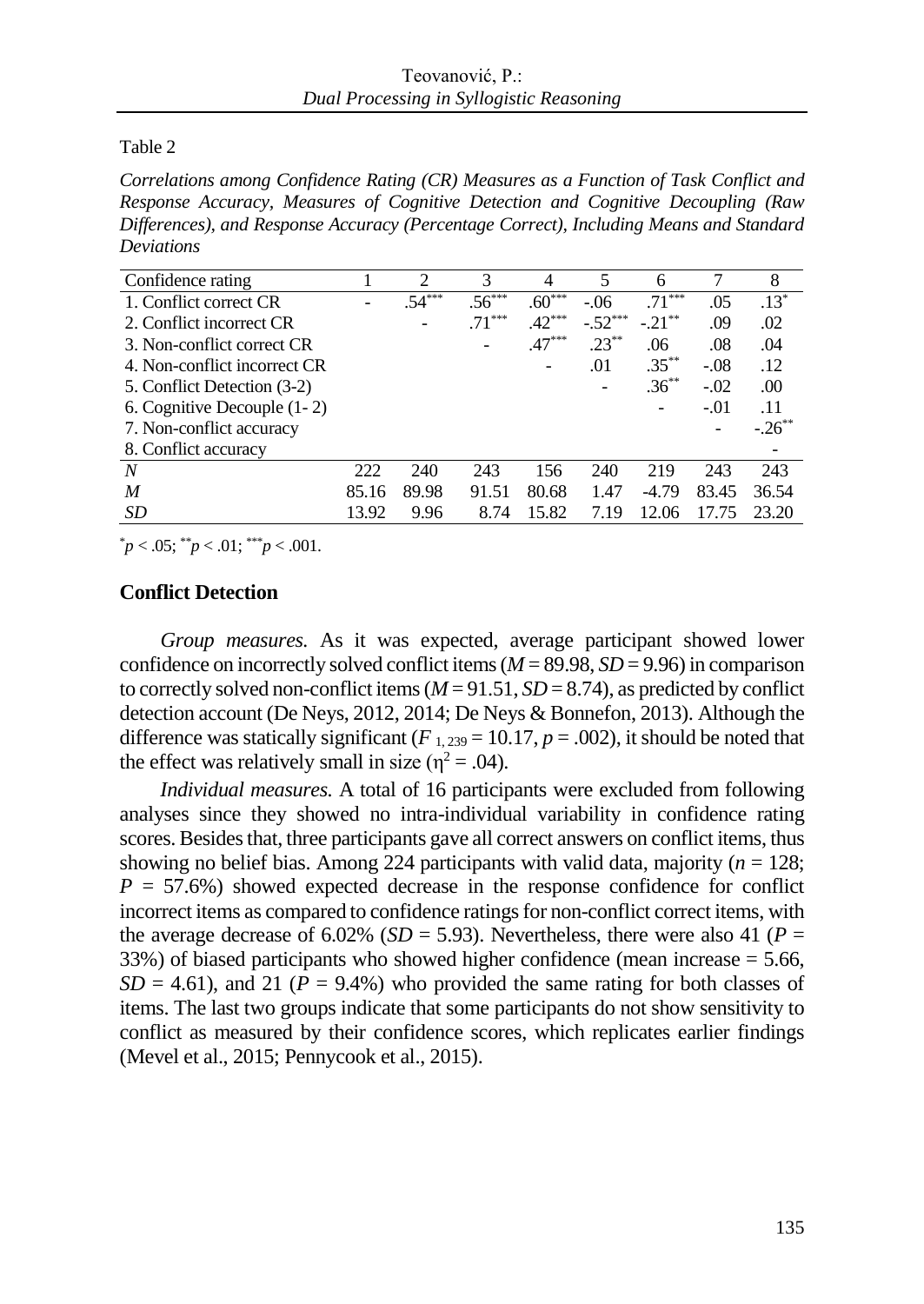

*Figure 2*. Distribution of conflict detection measures.

Distribution of individual measures of sensitivity to conflict detection is presented in Figure 2. In the whole biased sample, reasoning accuracy on conflict syllogisms could not be predicted neither by individual conflict detection measures  $(r = .04, p = .57)$  nor by categorical three-level group factor  $(F_{2,221} = 2.35, p = .10)^3$ . Also, numerical conflict detection measures were not related to response accuracy on non-conflict items ( $r = -0.03$ ,  $p = 0.62$ ), nor to scores on Raven's matrices ( $r = 0.08$ ,  $p = 0.08$ = .25), vocabulary test (*r* =.04, *p* = .55) and CRT (*r* = .03, *p* = .68). The very same pattern of results is observed when raw difference scores were used as measures of conflict detection.

#### **Cognitive Decoupling**

A total of 207 participants gave at least one correct answer to conflict items, while three of them had all correct responses (which disallowed the computation of difference score). Among 204 subjects, only the minority  $(n = 67, P = 32.8\%)$ showed an increase in confidence after correctly solved conflict items in comparison to incorrectly answering them (average increase  $6.97$ ,  $SD = 6.75$ ). On the other hand, 14 participants (6.9%) showed no difference between two confidence ratings, while 123 (60.3%) showed a decrease of confidence ( $M = 12.49$ ,  $SD = 9.89$ ). These three

 $\overline{a}$ 

<sup>&</sup>lt;sup>3</sup> Within two conflict detection groups (increased vs. decreased confidence), marked correlations between measures of conflict detection and reasoning performance were observed. Specifically, for the group that showed positive conflict detection, the magnitude of conflict detection positively correlated with accuracy  $(r = .38, p = < .001)$ , which is in line with results of previous studies (Mevel et al., 2015). However, for the group that showed "inverse" conflict detection, the magnitude of conflict detection correlated *negatively* with accuracy  $(r = -.23, p = .054)$ .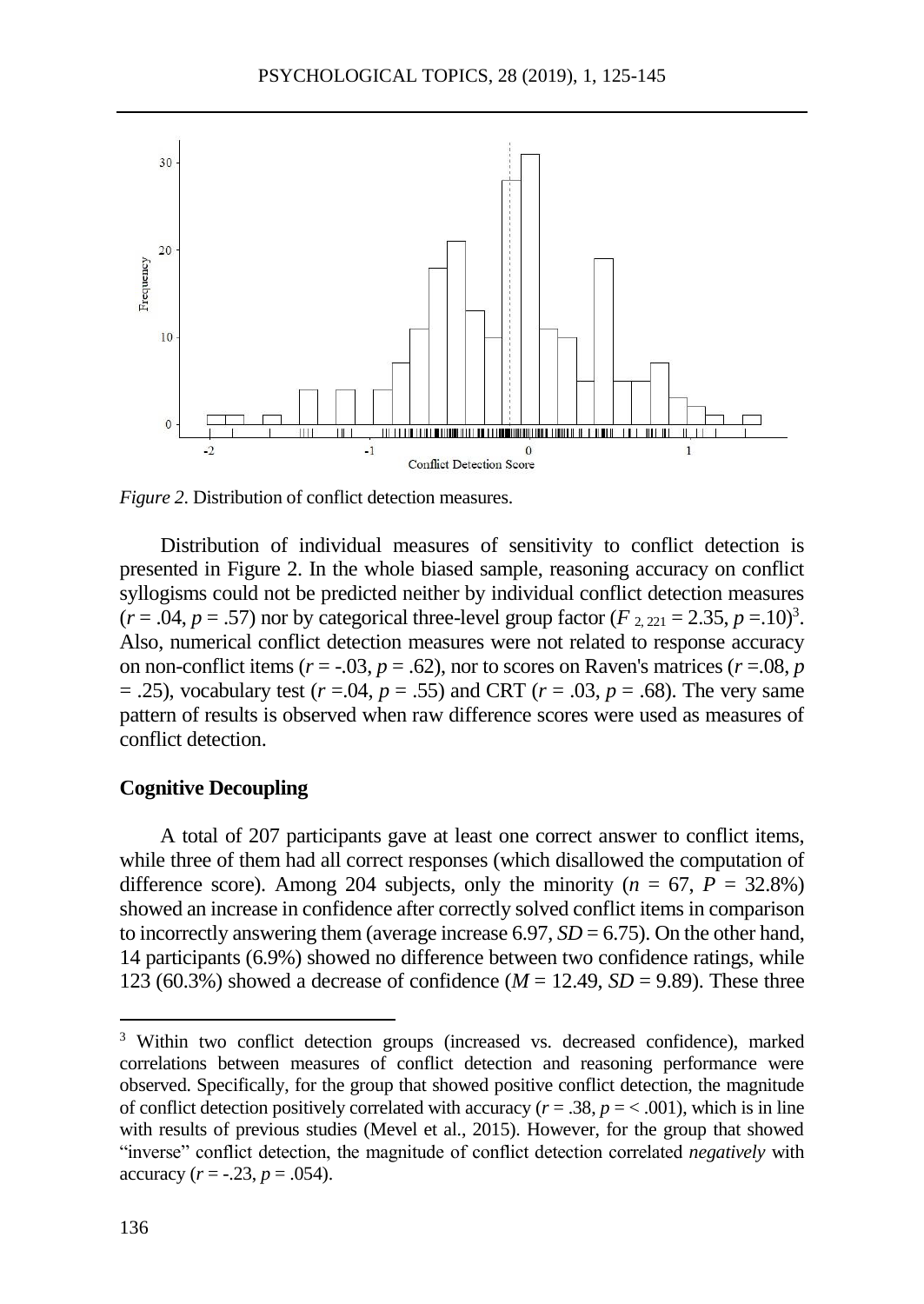groups ("increase", "same" and "decrease") did not differ in respect to response accuracy on conflict items ( $F_{1, 201} = 0.29$ ,  $p = .75$ ). However, within both "increase" and "decrease" cognitive decoupling group, significant relation with performance was observed ( $r = .25$ ,  $p = .047$ ;  $r = .33$ ,  $p < .001$ ; respectively).



*Figure 3.* Distribution of cognitive decoupling measures.

Numerical measures of cognitive decoupling were related to both response accuracy ( $r = .20$ ,  $p = .004$ ) and conflict detection ( $r = .38$ ,  $p < .001$ ), marginally related to scores on Raven's matrices  $(r = .13, p = .07)$ , and showed no significant relation to scores on vocabulary or CRT (*r*s < .10, *p*s > .30). Distribution of cognitive decoupling measures is presented in Figure 3.

### **Predictors of Reasoning Accuracy**

Final set of analyses aimed to examine if measures of cognitive abilities, cognitive reflection, conflict detection, and cognitive decoupling are related to biased reasoning.

Separate bivariate correlations of these measures with performance scores on conflict and non-conflict tasks, as well as results of multiple regression analyses are presented in Table 3. Results indicate that scores on Raven's matrices, vocabulary test, CRT and conflict decoupling were indeed related to achievement on conflict items (*r*s ranged from .18 to .27, *p*s < .01), but they were not associated with performance on non-conflict items (*r*s < .10, *p*s > .20). Tests of the difference between two dependent correlations with one variable in common (Lee & Preacher, 2013) was run. One-tailed levels of significance were used considering unidirectional expectation that predictors are related to performance on conflict, but not on nonconflict syllogistic reasoning task. Differences between corresponding correlation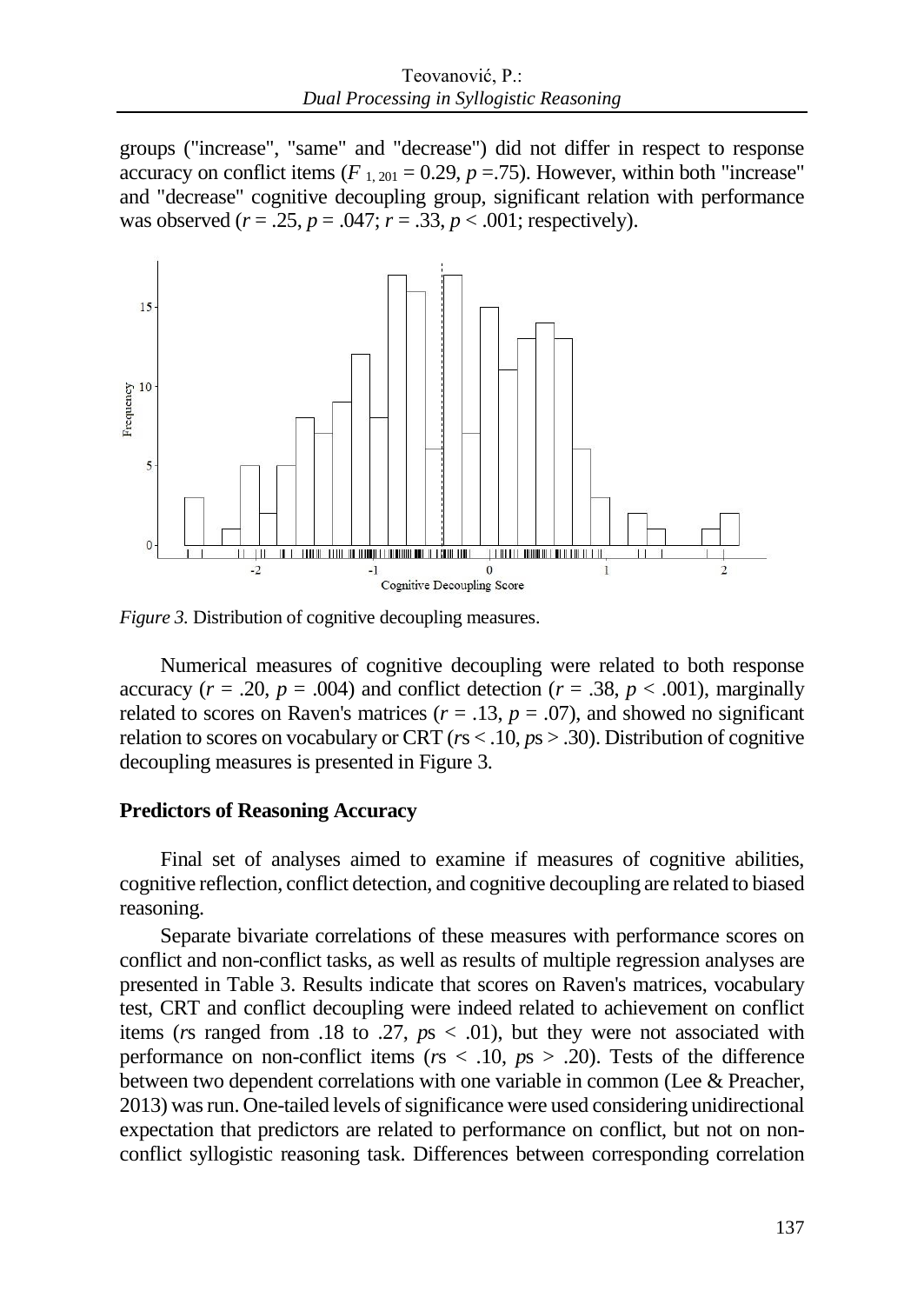coefficients were significant in the case of Raven's matrices  $(Z = 1.72, p = .04)$ , CRT  $(Z = 2.02, p = .02)$ , and cognitive decoupling  $(Z = 2.73, p = .003)$ .

Table 3

*Results of Performance Prediction for Conflict and Non-Conflict Items*

|                                  |           | Conflict         |        | Non-Conflict | Test of r difference |                   |
|----------------------------------|-----------|------------------|--------|--------------|----------------------|-------------------|
| Predictors                       |           |                  |        |              |                      | (one-tailed)<br>n |
| Raven's matrices                 | $25***$   | $15^*$           | .08    | .07          | 1.71                 | .04               |
| Vocabulary rest                  | $.18***$  | .08              | .06    | .06          | 1.19                 | .12               |
| Cognitive reflection             | $.27***$  | .13 <sup>†</sup> | .05    | .05          | 2.22                 | .01               |
| Conflict detection ( $n = 224$ ) | .02       | $-.07$           | $-.01$ | .02          | 0.66                 | .25               |
| Cognitive decoupling $(n = 207)$ | $20^{**}$ | $20^{**}$        | $-.10$ | $-12$        | 2.73                 | .003              |
| Adjusted $R^2$                   | 8.6%      |                  |        | $0.1\%$      |                      | .04               |

*Note.*  $\uparrow p < .06$ ;  $\uparrow p < .05$ ;  $\uparrow^* p < .01$ ;  $\downarrow^* p < .001$ .

In general, cognitive measures accounted for only 0.1% of variance of nonconflict items score ( $F_{5,198} = 1.01$ ,  $p = .41$ ), yet their predictive capacity was nonnegligible when predicting scores on conflict items ( $R^2 = 8.6\%$ ,  $F_{5,198} = 4.81$ ,  $p <$ .001). Significant partial contributions to regression model in the case of conflict response accuracy were registered for cognitive decoupling ( $\beta$  = .20, *p* = .008), Raven's matrices ( $\beta$  = .15, *p* = .036) and also marginally for cognitive reflection ( $\beta$  = .14, *p* = .054), but not for vocabulary (β = .08, *p* = .28) and conflict detection (β = - $.07, p = .33$ ).

Finally, hierarchical regression analysis was performed in order to examine if there is reliable variance in reasoning, over and above what can be predicted by traditional intelligence measures, which can be explained by individual differences in cognitive reflection. In the first step, performance scores on eight conflict items were regressed on Raven's matrices and vocabulary test, and they accounted for 7.3% of the variance  $(F_{2,240} = 9.40, p < .001)$ . After that, CRT measure was entered, and it accounted for additional 4.4% of the variance  $(\Delta F_{1,239} = 11.91, p = .001)$ .

### **Discussion**

This study was aimed to examine predictors of individual differences in reasoning which can be hypothesized by following the basic assumptions of dual process theories. To this end, a set of categorical syllogisms was administered, along with confidence rating scales and several standard psychometric measures of cognitive functioning. Some syllogisms were worded in a way that made believability of conclusion consistent with argument validity (so-called control, i.e. non-conflict tasks), while some others included belief-logic conflict, either by using empirically unbelievable statement as a conclusion of logically valid syllogism or by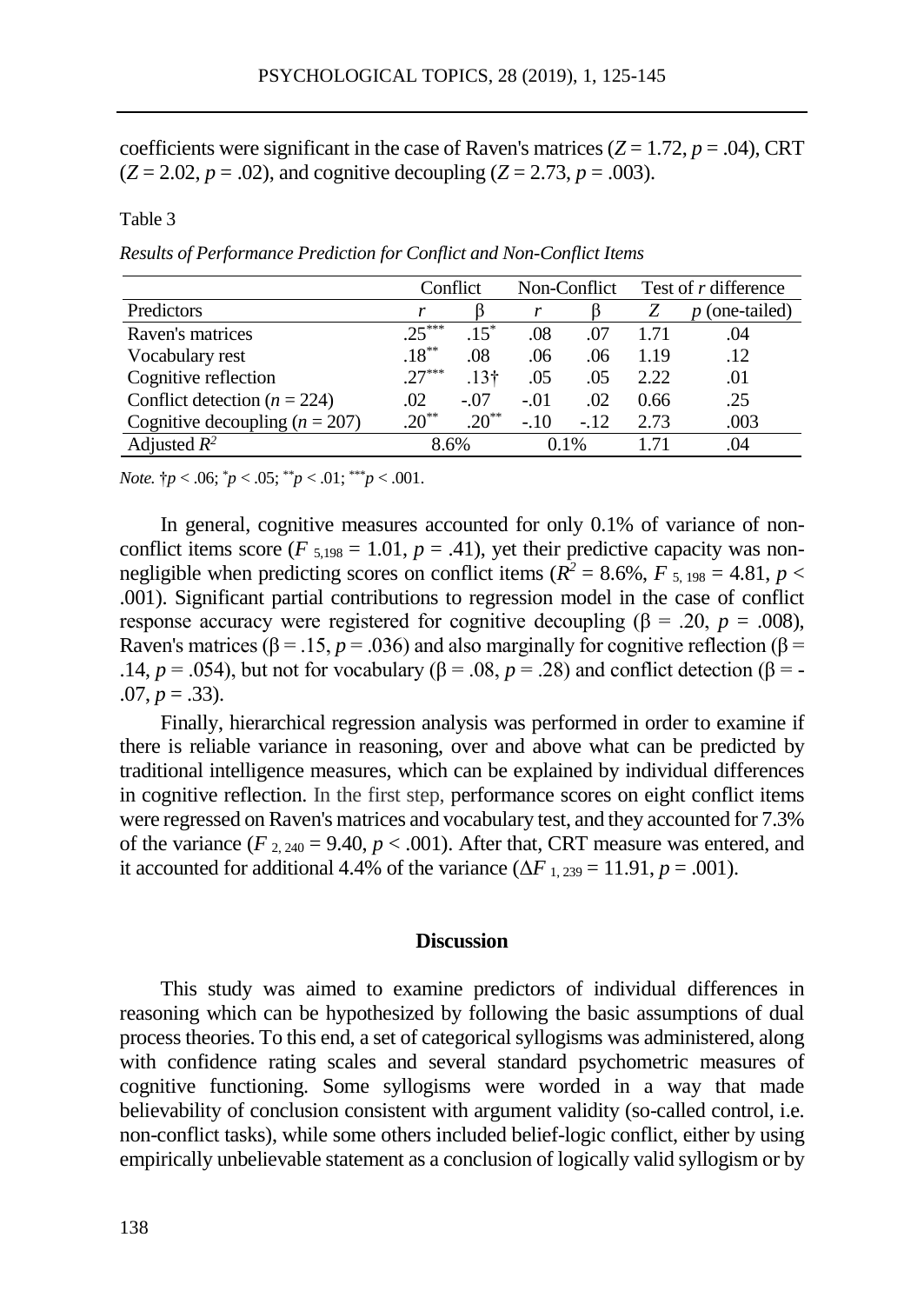coupling a believable statement with invalid conclusion. As expected, the conflict between conclusion's validity and believability accounted for as much as 71% of response accuracy variability. This confirms reliability of belief bias finding, firstly reported by Evans et al. (1983) and replicated many times ever since (e.g. De Neys et al., 2011; De Neys, & Franssens, 2009; Sá et al., 1999; Stupple & Ball, 2008).

According to standard default-interventionist DPT account (De Neys, 2006; Evans, 2007; Evans & Stanovich, 2013; Stanovich, 2009), when believability and validity of conclusion are in accordance, two types of cognitive processes lead to correct response, which explains consistently higher performance on non-conflict items. However, these two are supposed to cue different responses on conflict syllogisms. More precisely, type 1 processes provide a *default* intuitive response (based on believability of conclusion), on which subsequent type 2 might *intervene* in order to override it with more thoughtful reasoning (based on logic rules).

There are two aspects of type 2 intervention, both amenable to measurement of individual differences. The first one is concerned with capability of central executive to perform demanding analytical operations, including inhibition of intuitive response, cognitive decoupling, mental simulation and hypothetical thinking. Individual differences in this capacity are usually expressed through psychometric measures of intelligence. In previous studies, higher rates of correct responses on conflict syllogisms were indeed related to both measures of WM capacity (Copeland & Radvansky, 2004; Handley et al., 2004; Quayle & Ball, 2000), and intelligence (Newstead et al., 2004; Sá et al., 1999; Stanovich & West, 1998, 2000; Torrens et al., 1999). In the present study, scores on Raven's progressive matrices correlated with the performance on conflict syllogisms, but not on the non-conflict ones, and this difference was found to be statistically significant.

The same pattern of results was observed in the case of CRT – correlation with response accuracy was significantly higher for conflict items in comparison to the non-conflict ones. This finding is directly related to the second aspect of presupposed type 2 intervention, concerned with the probability of such an intervention. Individual differences in detection of the need to engage type 2 processing, expressed both through self-rating and performance-based measures, has been shown to predict reasoning performance, over and above intelligence (Kokis et al., 2002; Toplak et al., 2011, 2014; West et al., 2008). The very same result was observed in the presented study, thus confirming the claim that individual differences in rational thinking are not reducible to IQ (Stanovich, 2009).

Probability of type 2 intervention can also be manipulated experimentally, e.g. reduced by limiting time allowed for providing response (Evans & Curtis-Holmes, 2005), and by putting the load on working memory capacities (De Neys, 2006), or it can be enlarged through presentation of tasks with difficult-to-read font (Alter, Oppenheimer, Epley, & Eyre, 2007). Besides, it has been recently proposed that bottom-up (stimulus-related) factors of type 2 processing should be taken into account (Pennycook et al., 2015). Within hybrid (De Neys, 2014) and three-stage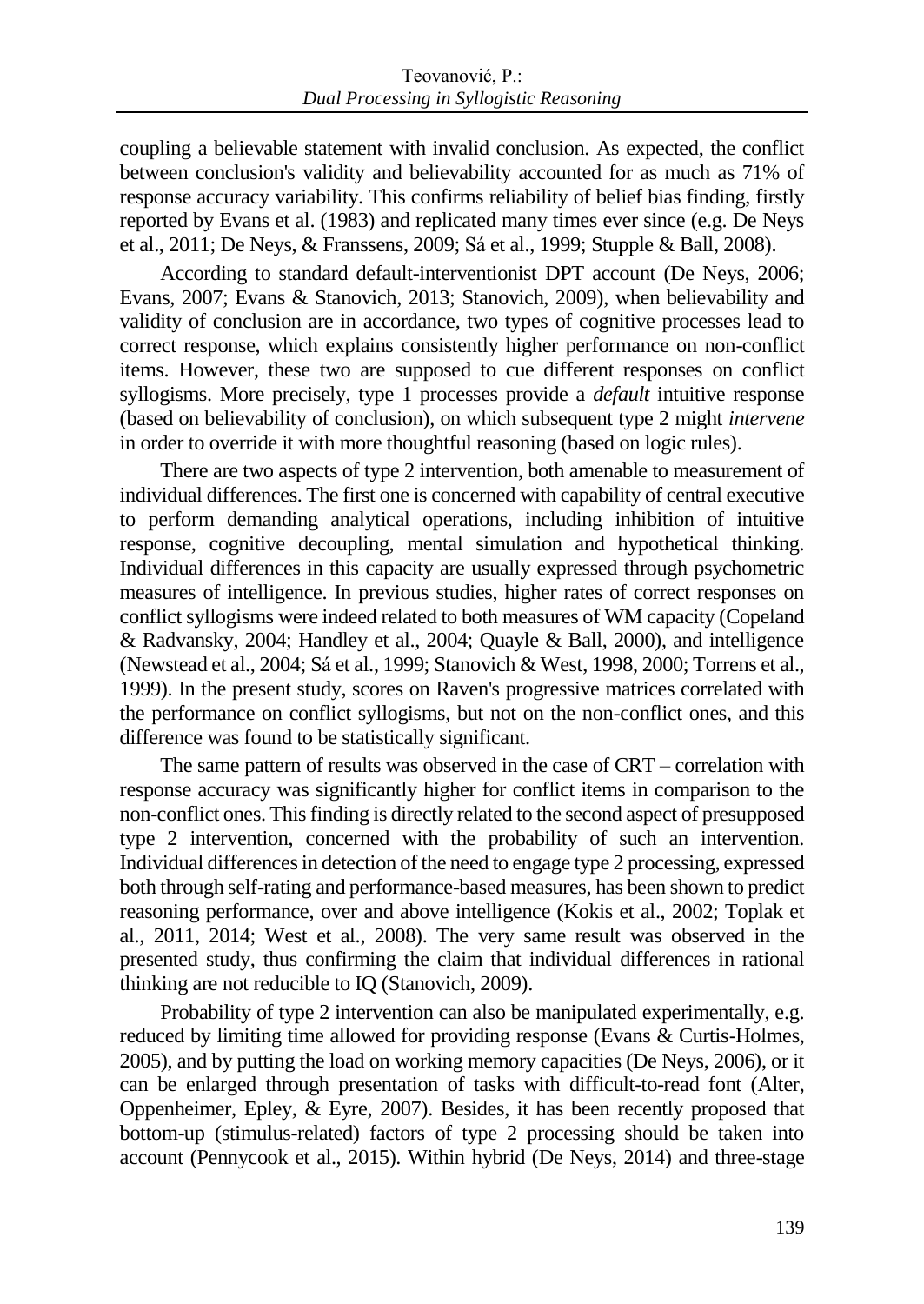(Pennycook et al., 2015) DPT models, the conflict between responses has been conceptualized as a clash between intuitions, rather than between an intuition and a thought. Implicit awareness of the belief-logic conflict was demonstrated by showing how even biased reasoners implicitly activate basic normative principles, which was evidenced by lower confidence or increased response time on incorrectly solved conflict items in comparison to correctly answered non-conflict items (Brisson et al., 2018; De Neys & Franssens, 2009; De Neys & Glumicic, 2008; De Neys et al., 2010, 2011, 2013; Frey et al., 2018). This finding is validated through different indirect measures on various reasoning tasks (see e.g. De Neys, 2014, 2018). In the present study, group-level conflict detection was also observed - mean confidence ratings were somewhat lower for conflict incorrect in comparison to non-conflict correct responses.

Recently, calls for exploration of potential benefits of individual difference perspective on conflict detection have emerged (see e.g. De Neys, 2014; De Neys & Bonnefon, 2013), mainly driven by findings that conflict detection is not ubiquitous (e.g. Pennycook et al., 2012), and that biased reasoners are less sensitive to conflict detection (e.g. Mata et al., 2014; Mevel et al., 2015; Pennycook et al., 2015). However, asking if there are individual differences in conflict detection (i.e. is conflict detection indeed flawless/perfect) is not the same as asking whether those who miss to detect conflict also fail to provide a correct answer. In general, it is possible that individual differences in conflict detection do exist, while the most biased reasoners still show some sensitivity to conflict. The results of the present study seem to be in accordance with such possibility. Although a considerable variability of conflict detection scores was registered, these variations were not related to variability in response accuracy. However, a null result could also be due to other reasons.

Variability between participants concerning intra-individual fluctuations of confidence rating scores could be seen as a potential source of error variance. It could be argued that the same nominal decrease (or increase) in confidence brings different information depending on the general stability of confidence for a given participant. In other words, the difference should weigh more when a subject had relatively stable confidence ratings than when s/he showed a greater variation of confidence ratings across items. For this reason, raw difference scores were divided by standard deviation of individual confidence ratings across items. As an added benefit, participants who showed no variability were excluded from further analyses (instead to be classified as showing no conflict detection). Nevertheless, not even "cohen-dized" conflict detection measures were related to response accuracy.

Null result could also be due to differences in logic complexity between the tasks employed in the present study. Logical intuitions are hypothesized to be bounded to non-complex conditions, meaning that they are expected to arise only for relatively simple problems which can be solved by using basic normative principles (De Neys, 2012, 2014). As Stanovich (2018) argue, probability of successful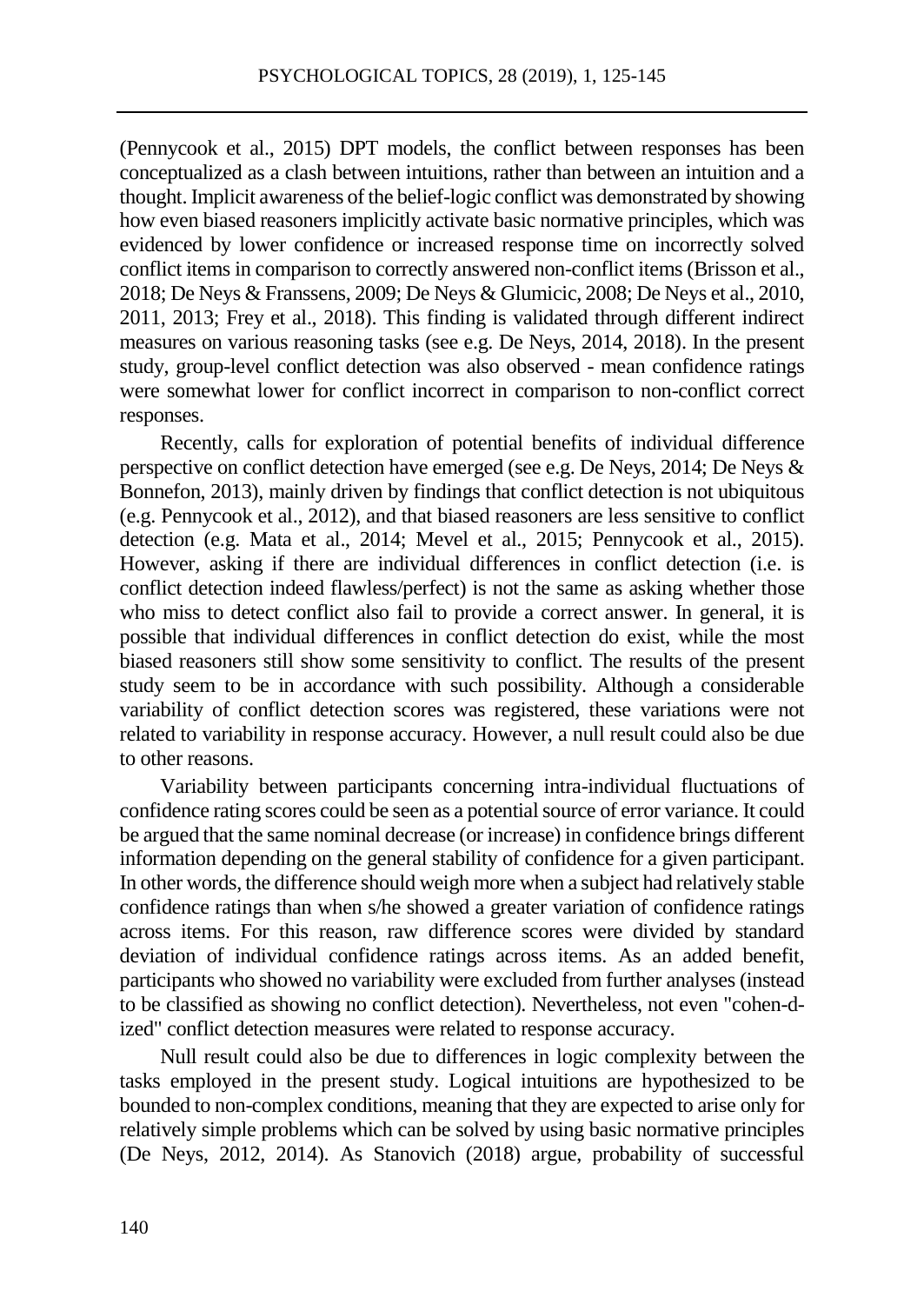detection strongly depends on mindware instantiation. Recently, Brisson et al. (2018) demonstrated group-level conflict detection only for MP and MT syllogisms (easy problems), but not for DA and AC syllogisms (hard problems). Our data confirm such finding - conflict was implicitly detected in the case of valid unbelievable MP and MT items (*non-conflict correct*  $\dot{M} = 93.05$ , *conflict incorrect*  $M = 85.56$ ,  $t = -7.68$ ,  $df = 183$ ,  $p < .001$ ), but not in the case of invalid believable DA and AC items, where reversed situation was detected (*non-conflict correct M* = 88.23, *conflict incorrect M*  $= 91.11$ ,  $t = 3.68$ ,  $df = 227$ ,  $p < .001$ ). Additionally, measures of conflict detection were not related to response accuracy on corresponding items in the case of hard tasks  $(r(211) = -.06, p = .38)$ , but they were in the case of easy ones  $(r(171) = .26, p$ < .001). In other words, not only that group-level conflict detection findings are dependent on task complexity, but it seems that also is the case with individualdifference results. When the underlying principle is relatively simple, individual differences in activation of logical intuitions about the given problem might arise leading to differences in sensitivity to conflict between logic and intuition, which serves as a signal for initiating type 2 processing, which then affects their performance on conflict syllogisms. Such moderating effect of task complexity can be used to explain inconsistencies in results of previous studies (Frey et al., 2018; Swan et al., 2018), but also to enhance our understanding of conditions in which meta-cognitive monitoring operates (Ackerman & Thompson, 2017).

Potential predictive capacity of indirect measures of cognitive decoupling was tested as well. Two differences in regard to previous operationalization of this capacity (Pennycook et al., 2015; Swan et al., 2018) should be noted. First, confidence ratings for *conflict incorrect* responses (and not for *non-conflict* tasks irrespective of response accuracy) were used as a baseline. Consequently, differences between implicit measures related to successful and unsuccessful overriding of heuristic intuitive response were captured. Similarity of proposed cognitive decoupling measures and measures of monitoring resolution (Koriat, 2012) should be noted. This measure indicates a degree of metacognitive sensitivity, i.e. one's ability to distinguish between correct and incorrect responses, and as such it should reflect the ability to sustain decoupled representations of problem task in order to accomplish required mental operations. Moreover, results have shown that these measures are *positively* (and not negatively) related to response accuracy, even after controlling for individual differences in intelligence and cognitive reflection. Further on, cognitive decoupling and conflict detection measures were positively related indicating that implicit apprehension of clash between intuitive responses was in relation to a more successful override of heuristic response.

It should be noted that the generalizability of the results reported in this study is limited, considering that only syllogistic reasoning tasks were employed. Moreover, only four out of the 512 possible tasks were translated into items. Besides that, individual measures of conflict detection are known to be fairly noisy (De Neys, 2018; Frey & De Neys, 2017; Frey et al., 2018), and relatively low level of internal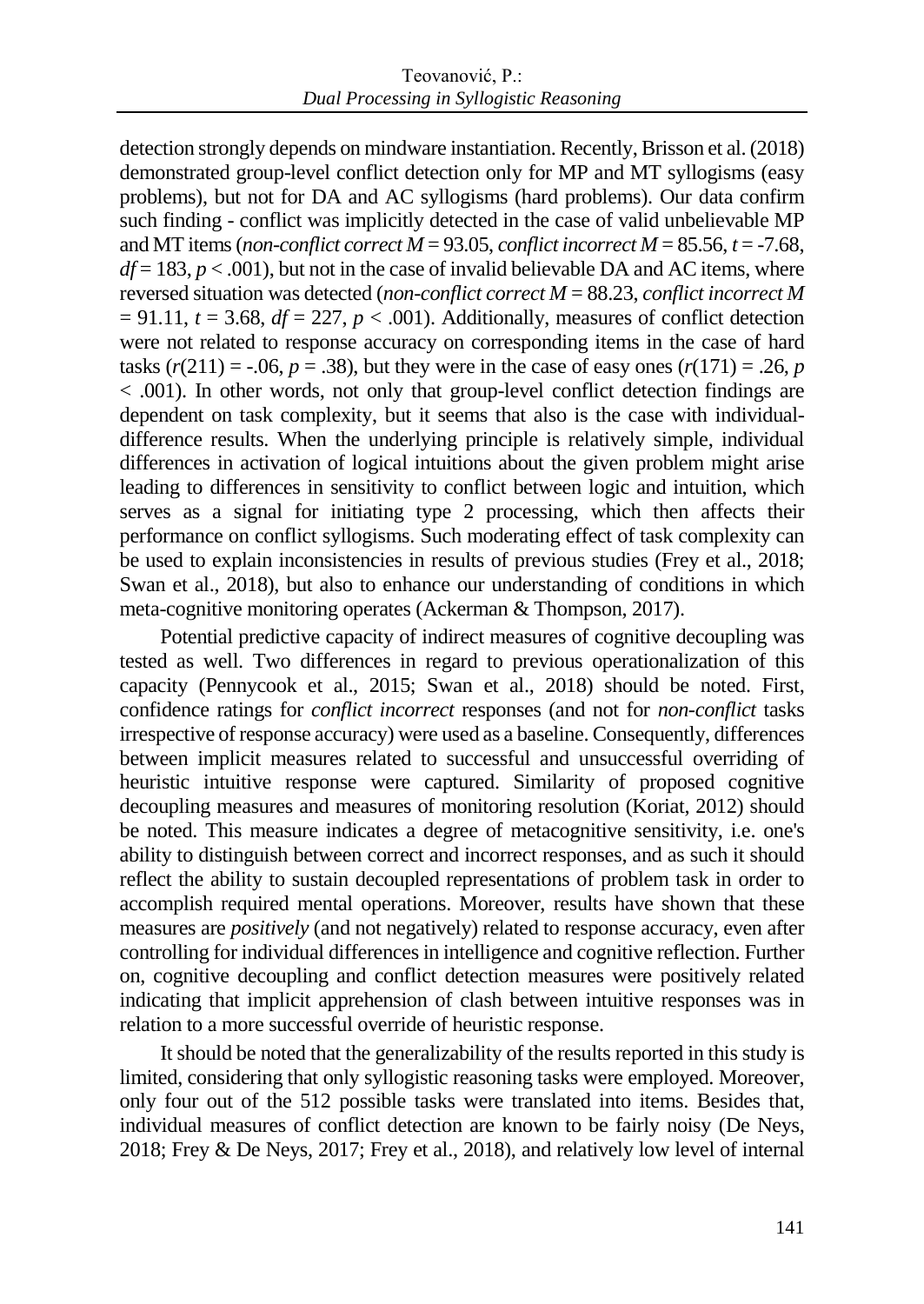consistency of response accuracy scores should be noted. One of possible solution for these problems is to collect various indirect measures (e.g. response time, measures of skin conductance, time of fixation of critical parts of task, etc.) on several reasoning tasks on which conflict between normative rule and "stronger" intuitive response is pronounced (e.g. bat-and-ball, base-rate, and ratio-bias tasks). First attempts in that direction are already made. The results of these studies indicate a certain level of convergence of multiple conflict detection indexes across several tasks (Frey et al., 2018). However, additional research is needed in order to reach a more conclusive understanding of their generalizability (cf. Frey & De Neys, 2017). If the results turn out to be positive, it could be additionally examined whether sensitivity to conflict detection is correlated with traditional psychometric constructs (De Neys, 2018). It seems that at least some of the future individual difference studies will trace that lead.

### **References**

- Ackerman, R., & Thompson, V. A. (2017). Meta-reasoning: Monitoring and control of thinking and reasoning. *Trends in Cognitive Sciences*, *21*(8), 607-617.
- Alter, A., Oppenheimer, D., Epley, N., & Eyre, R. (2007). Overcoming intuition: Metacognitive difficulty activates analytic reasoning. *Journal of Experimental Psychology: General, 136*(4), 569-576.
- Brisson, J., Schaeken, W., Markovits, H., & De Neys, W. (2018). Conflict detection and logical complexity. *Psychologica Belgica*, *58*(1), 318-322.
- Colom, R., Rebollo, I., Palacios, A., Juan-Espinosa, M., & Kyllonen, P. C. (2004). Working memory is (almost) perfectly predicted by g. *Intelligence*, *32*(3), 277-296.
- Copeland, D., & Radvansky, G. (2004). Working memory and syllogistic reasoning. *The Quarterly Journal of Experimental Psychology*, *57*(8), 1437-1457.
- De Neys, W. D. (2006). Dual processing in reasoning: Two systems but one reasoner. *Psychological Science, 17*(5), 428-433.
- De Neys, W. D. (2012). Bias and conflict: A case for logical intuitions. *Perspectives on Psychological Science*, *7*(1), 28-38.
- De Neys, W. D. (2014). Conflict detection, dual processes, and logical intuitions: Some clarifications. *Thinking & Reasoning*, *20*(2), 169-187.
- De Neys, W. D. (Ed.). (2018). *Dual process theory 2.0*. Routledge.
- De Neys, W. D., & Bonnefon, J. F. (2013). The 'whys' and 'whens' of individual differences in thinking biases. *Trends in Cognitive Sciences*, *17*(4), 172-178.
- De Neys, W. D., Cromheeke, S., & Osman, M. (2011). Biased but in doubt: Conflict and decision confidence. *PloS One*, *6*(1), e15954.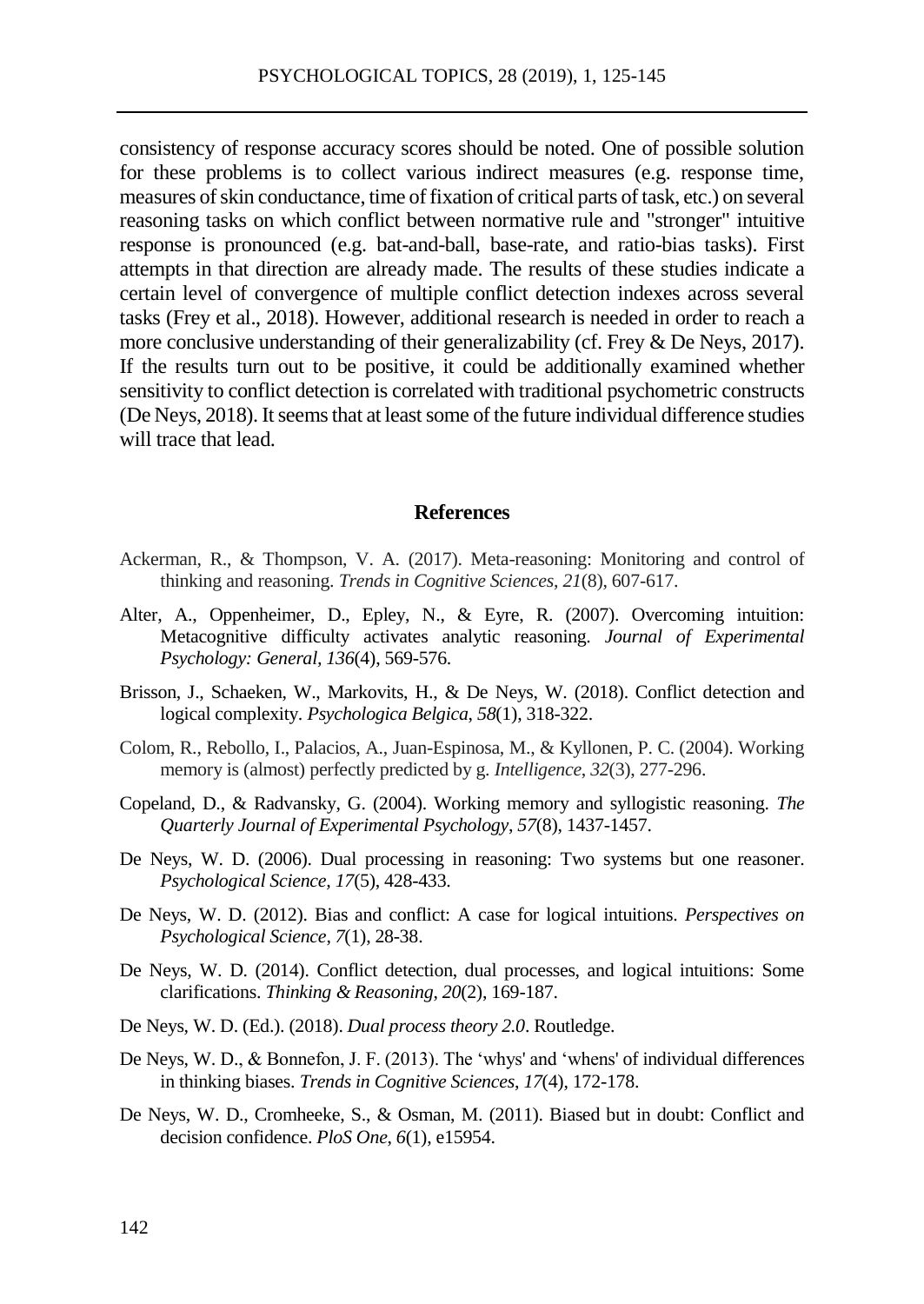- De Neys, W. D., & Franssens, S. (2009). Belief inhibition during thinking: Not always winning but at least taking part. *Cognition*, *113*(1), 45-61.
- De Neys, W., & Glumicic, T. (2008). Conflict monitoring in dual process theories of thinking. *Cognition*, *106*(3), 1248-1299.
- De Neys, W. D., Moyens, E., & Vansteenwegen, D. (2010). Feeling we're biased: Autonomic arousal and reasoning conflict. *Cognitive, Affective, & Behavioral Neuroscience*, *10*(2), 208-216.
- De Neys, W. D., Rossi, S., & Houdé, O. (2013). Bats, balls, and substitution sensitivity: Cognitive misers are no happy fools. *Psychonomic Bulletin & Review*, *20*(2), 269-273.
- Evans, J. S. B. (2003). In two minds: Dual-process accounts of reasoning. *Trends in Cognitive Sciences*, *7*(10), 454-459.
- Evans, J. S. B. (2007). On the resolution of conflict in dual process theories of reasoning. *Thinking & Reasoning*, *13*(4), 321-339.
- Evans, J. S. B. (2008). Dual-processing accounts of reasoning, judgment, and social cognition. *Annual Review of Psychology, 59*, 255-278.
- Evans, J. S. B. (2012). Questions and challenges for the new psychology of reasoning. *Thinking & Reasoning*, *18*(1), 5-31.
- Evans, J. S. B., Barston, J., & Pollard, P. (1983). On the conflict between logic and belief in syllogistic reasoning. *Memory and Cognition*, *11*(3), 295-306.
- Evans, J. S. B., & Curtis-Holmes, J. (2005). Rapid responding increases belief bias: Evidence for the dual-process theory of reasoning. *Thinking & Reasoning, 11*(4), 382-389.
- Evans, J. S. B., & Stanovich, K. E. (2013). Dual-process theories of higher cognition: Advancing the debate. *Perspectives on Psychological Science*, *8*(3), 223-241.
- Frederick, S. (2005). Cognitive reflection and decision making. *Journal of Economic Perspectives*, *19*(4), 25-42.
- Frey, D., & De Neys, W. (2017). Is conflict detection in reasoning domain general? *Proceedings of the Annual Meeting of the Cognitive Science Society, 39*, 391-396.
- Frey, D., Johnson, E. D., & De Neys, W. (2018). Individual differences in conflict detection during reasoning. *The Quarterly Journal of Experimental Psychology, 71*(5), 1188-1208
- Handley, S. J., Capon, A., Beveridge, M., Dennis, I., & Evans, J. S. B. (2004). Working memory, inhibitory control and the development of children's reasoning. *Thinking & Reasoning*, *10*(2), 175-195.
- Knežević, G., & Opačić, G. (2011). *Vocabulary test.* Unpublished Material.
- Kokis, J., Macpherson, R., Toplak, M., West, R. F., & Stanovich, K. E. (2002). Heuristic and analytic processing: Age trends and associations with cognitive ability and cognitive styles. *Journal of Experimental Child Psychology*, *83,* 26-52
- Koriat, A. (2012). The self-consistency model of subjective confidence. *Psychological Review*, *119*(1), 80-113.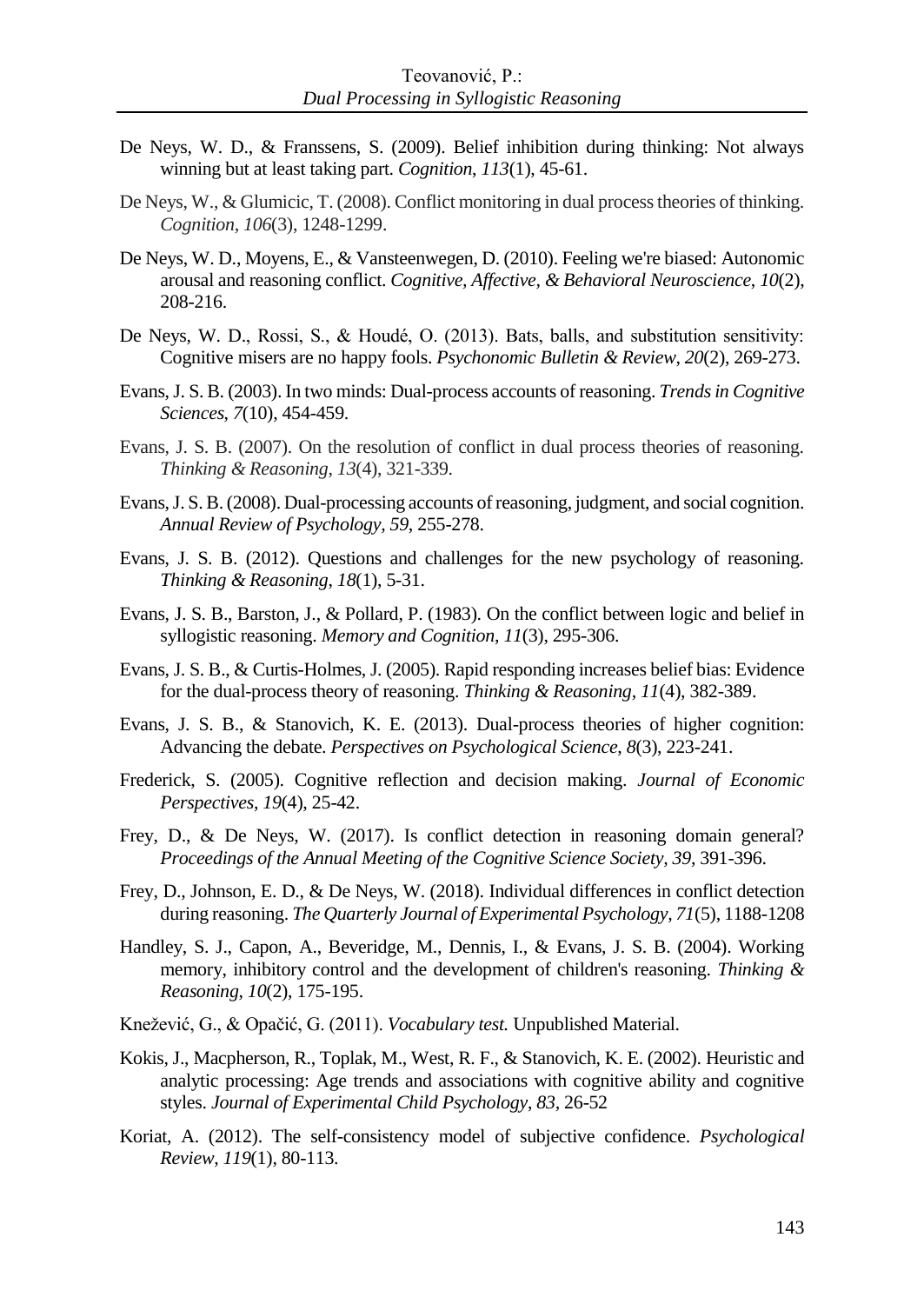- Lee, I. A., & Preacher, K. J. (2013). *Calculation for the test of the difference between two dependent correlations with one variable in common [Computer software].* Available from http://quantpsy.org
- Mata, A., Ferreira, M. B., Voss, A., & Kollei, T. (2017). Seeing the conflict: An attentional account of reasoning errors. *Psychonomic Bulletin & Review, 24*(6), 1980-1986.
- Mata, A., Schubert, A. L., & Ferreira, M. B. (2014). The role of language comprehension in reasoning: How "good-enough" representations induce biases. *Cognition, 133*(2), 457- 463.
- Mevel, K., Poirel, N., Rossi, S., Cassotti, M., Simon, G., Houdé, O., & De Neys, W. (2015). Bias detection: Response confidence evidence for conflict sensitivity in the ratio bias task. *Journal of Cognitive Psychology*, *27*(2), 227-237.
- Newstead, S. E., Handley, S. J., Harley, C., Wright, H., & Farrelly, D. (2004). Individual differences in deductive reasoning. *Quarterly Journal of Experimental Psychology*, *57*(1), 33-60.
- Pennycook, G., Fugelsang, J. A., & Koehler, D. J. (2012). Are we good at detecting conflict during reasoning?. *Cognition*, *124*(1), 101-106.
- Pennycook, G., Fugelsang, J. A., & Koehler, D. J. (2015). What makes us think? A threestage dual-process model of analytic engagement. *Cognitive Psychology, 80*, 34-72.
- Raven, J. C., Court, J. H., & Raven, J. (1979). *Manual for Raven's Progressive Matrices and Vocabulary Scales.* London: H. K. Lewis & Co.
- Quayle, J., & Ball, L. (2000). Working memory, metacognitive uncertainty, and belief bias in syllogistic reasoning. *The Quarterly Journal of Experimental Psychology, 53A*(4)*,* 1202-1223.
- Sá, W., West, R. F., & Stanovich, K. E. (1999). The domain specificity and generality of belief bias: Searching for a generalizable critical thinking skill. *Journal of Educational Psychology*, *91,* 497-510.
- Stanovich, K. E. (2009). Distinguishing the reflective, algorithmic, and autonomous minds: Is it time for a tri-process theory? In J. Evans & K. Frankish (Eds.), *In two minds: Dual processes and beyond* (pp. 55-88). Oxford: Oxford University Press.
- Stanovich, K. E. (2018). Miserliness in human cognition: The interaction of detection, override and mindware. *Thinking & Reasoning*, *24*(4), 423-444.
- Stanovich, K. E., & West, R. F. (1998). Individual differences in rational thought. *Journal of Experimental Psychology: General*, *127*, 161-188.
- Stanovich, K. E., & West, R. F. (2000). Individual differences in reasoning: Implications for the rationality debate? *Behavioral and Brain Sciences*, *23*, 645-665.
- Stupple, E. J., & Ball, L. J. (2008). Belief-logic conflict resolution in syllogistic reasoning: Inspection-time evidence for a parallel-process model. *Thinking & Reasoning*, *14*(2), 168-181.